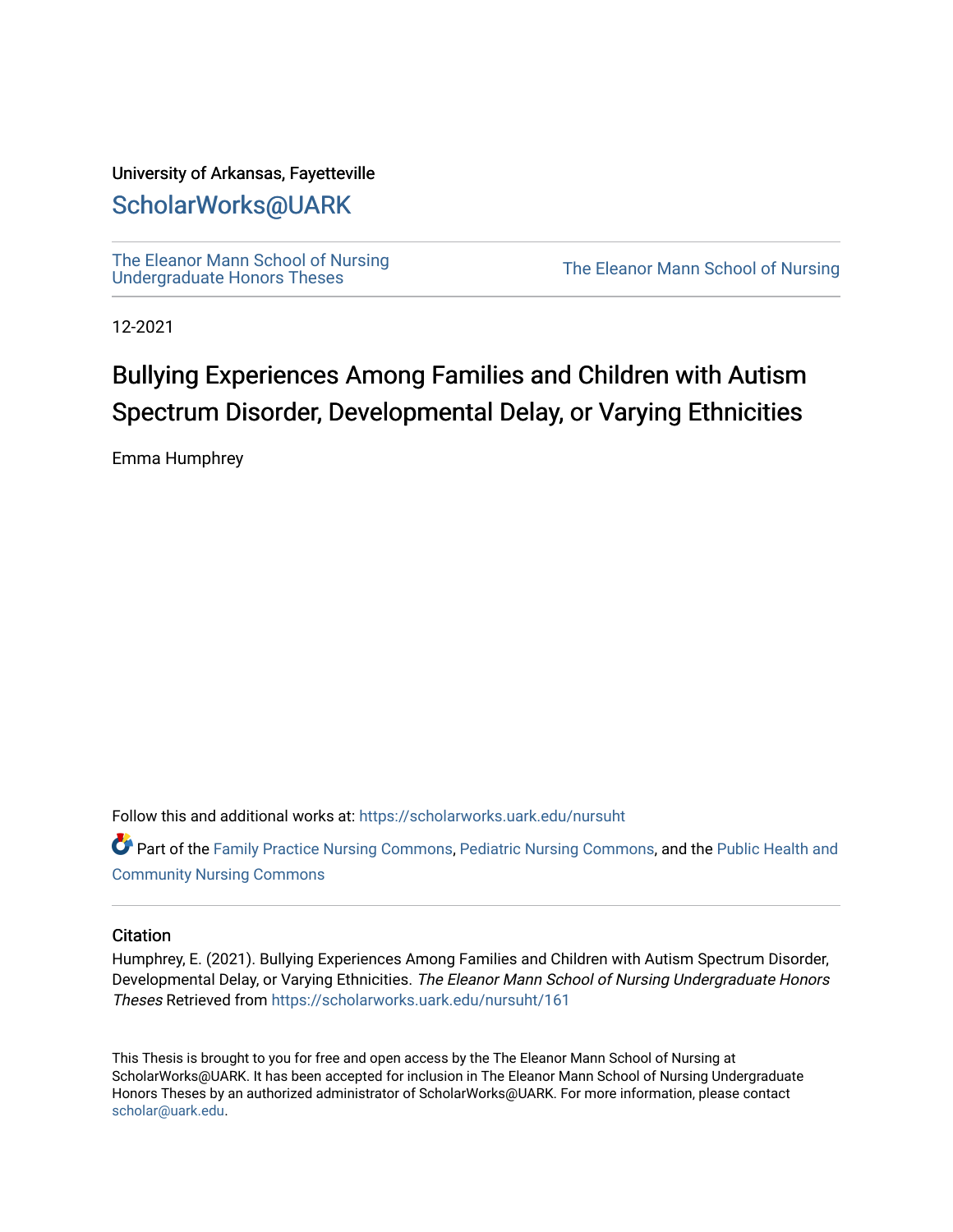# **Bullying Experiences Among Families and Children with Autism Spectrum Disorder, Developmental Delay, or Varying Ethnicities**

Emma Humphrey

Eleanor Mann School of Nursing, University of Arkansas

December 2021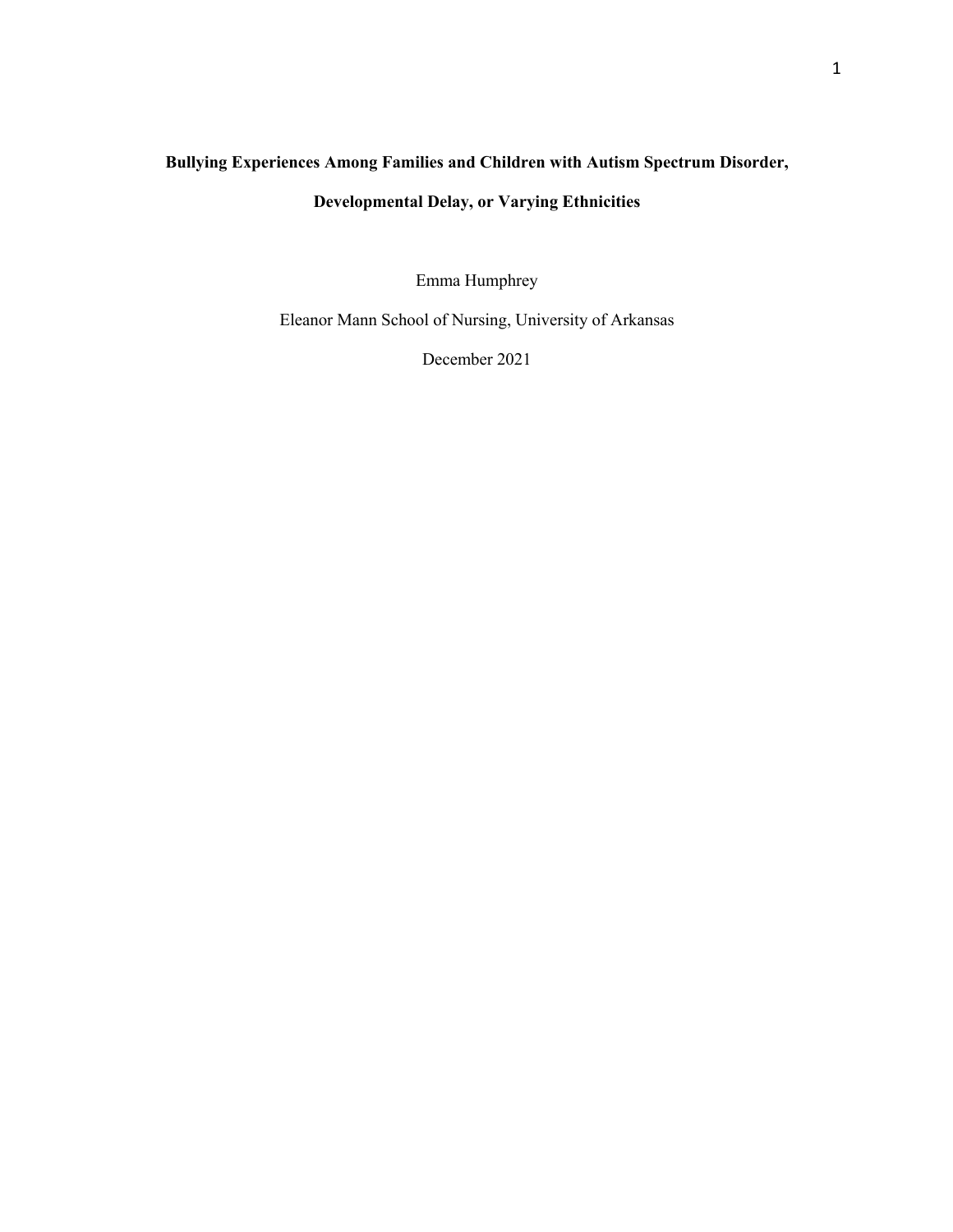#### **Abstract**

Bullying perpetration in schools is a significant problem within the United States that has shown to increase mental health issues and adverse outcomes in children. The purpose of this extended literature review is to evaluate the significance of bullying in children with developmental delay (autism spectrum disorder) and majority and minority ethnic groups. The review of literature analyzes implications of bullying within these vulnerable populations and the family factors associated with peer victimization. An analysis from twenty peer-reviewed chosen articles reflects heightened levels of bullying, mental health problems, and negative experiences of all researched populations. The increased amount of victimization in children is associated with differences in socialization, physical characteristics, communication behaviors, home and school environments, and bad perceptions about oneself. Adverse childhood experiences and low parental support increases bullying risk in ASD and ethnic majority/minority children. Gaps and limitations in the literature reflect minimal research about the correlations of bullying in developmentally disabled children and ethnically different children, as well as distinct quantitative data pertaining to all majority/minority groups and victimization. Implications of the nursing profession include building communication with ASD and ethnically diverse parents, teachers, peers, and children, screening early for ACEs and bullying prevalence, and help build communication and socialization strategies to utilize in school.

Keywords: Autism Spectrum Disorder, bullying, developmental delay, ethnicity, school victimization, adverse childhood experiences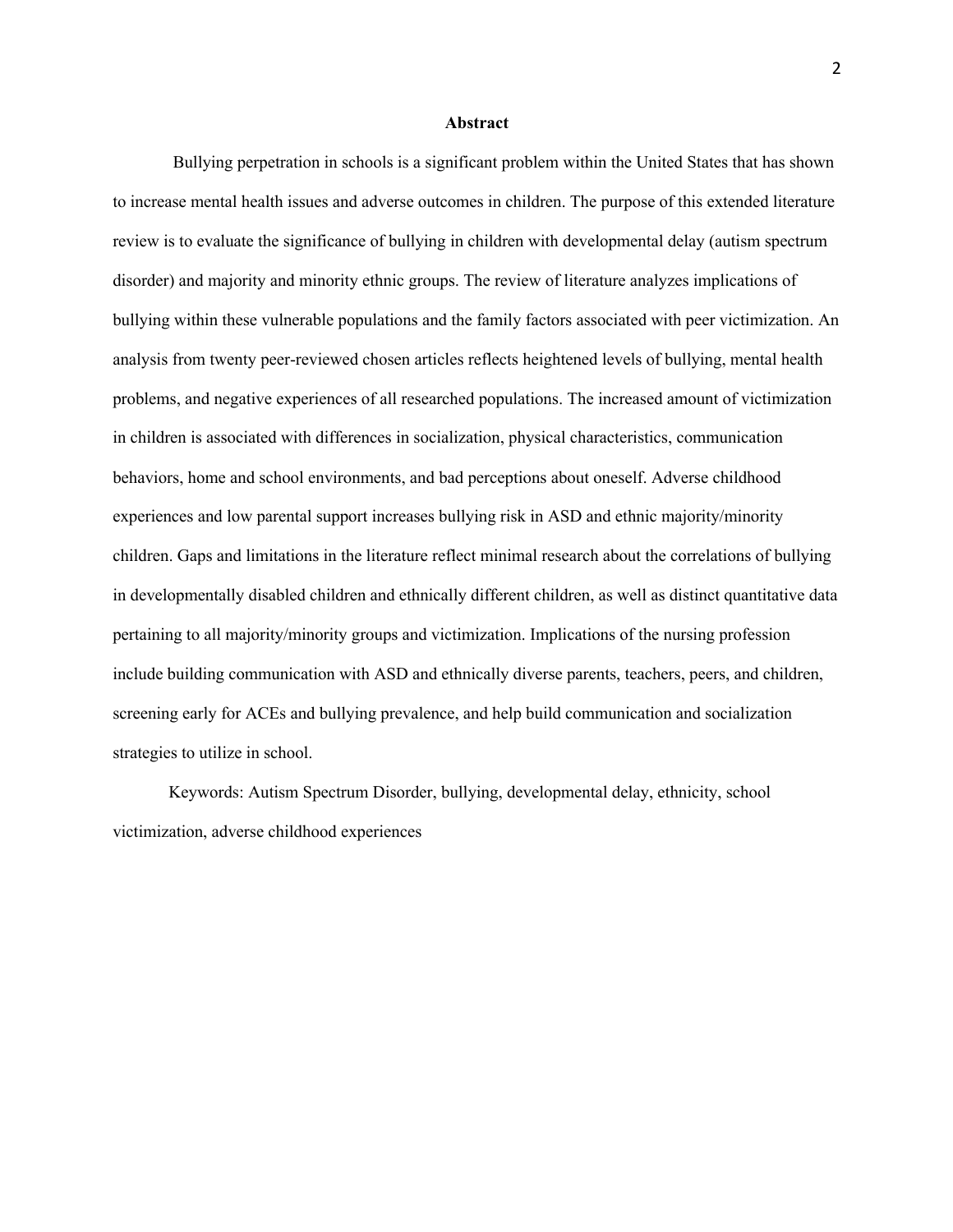#### **Introduction**

Bullying is an imbalance of power between a more threatening perpetrator who frequently attempts to impose either psychological or physical harm against a perceived weaker victim (Shelly et al., 2021). Bullying perpetration, also commonly referred to as peer victimization or harassment, can manifest in various ways including making fun of a victim, purposefully excluding them, spreading rumors, teasing, and physical abuse (Matthias et al., 2021). In recent decades since the creation of the internet, cyberbullying has emerged through communication technology and social media as a new platform for bullying perpetrators (Mishna et al., 2020). Cyberbullying examples consist of posting, sending, or sharing rude or aggressive messages, pretending to be someone else in an attempt to hurt, or distributing humiliating information online about peers (Matthis et al., 2021). Children are disproportionately susceptible to becoming a target of bullying when part of a vulnerable population such as autism spectrum disorder (ASD), a racial/ethnic majority or minority, or having a developmental disability (Bucchianeri et al., 2016). There is a gap in current literature concerning the intersectionality between developmentally disabled children of contrasting race, cultures, and ethnicities on the significance of bullying perpetration.

#### **Purpose**

The scope of my research is to explore implications of bullying in children with developmental disabilities and vulnerable ethnicities, as well as analyze the perspectives of bullying from the individual child and family components. The nursing profession can better enhance the clinical practice of the pediatric population by further understanding the comprehensive circumstances that bullying perpetration and peer victimization brings to sensitive groups like the developmentally disabled and ethnic minority.

### **Methods**

#### **Study Design**

A systematic review of literature was organized through the correlation of autism spectrum disorder, developmentally delayed children, various cultures and/or ethnicities, and bullying in schools. This literature review was conducted through PRISMA 2020 guidelines. The review is comprised of articles derived from Cumulative Index to Nursing and Allied Literature (CINHAL) Complete.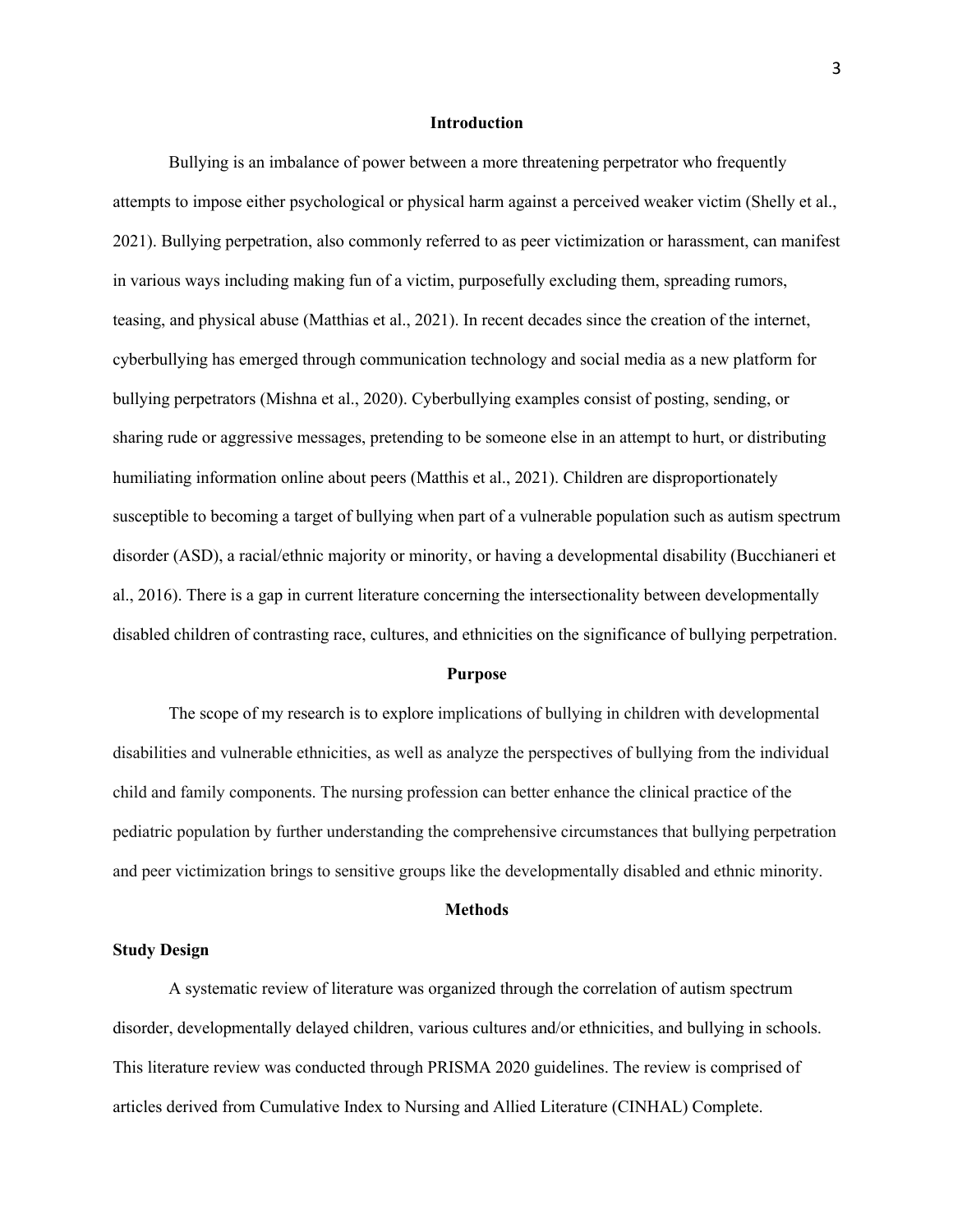# **Information Sources**

The CINHAL database was accessed to obtain unbiased literature pertaining to bulling experiences in vulnerable populations. A research librarian was used to assist in the search of the online CINHAL research articles.

# **Search Strategy**

Two separate searches relating to the topic were done using varying keywords. The first search done through CINAHL used subject headings "bullying" and "Black or African American or African-American or Asian or Marshallese or Pacific Islander or Hispanic or Latino or Indian" and "school." The second search done through CINHAL used subject headings "ASD or autism spectrum disorder or Asperger's or autistic or autism spectrum condition or Asperger's syndrome or developmental delay" and "bullying or cyberbullying or harassment or teasing."

# **Inclusion/Exclusion Criteria.**

After initial CINHAL searches, articles were reviewed based on the relevance of the topic of children with ASD, developmental delay, varying ethnicities, and bullying. Search limiters for CINHAL searches included articles published from 2016-2021 and written in the English language. Articles were excluded if research did not take place in the United States, did not include children with ASD, developmental delay, or varying ethnic minorities/majorities, and did not include children or families.

# **Search Results**

The first initial search through CINHAL yielded 71 articles. Four articles were excluded due to being non-peer-reviewed dissertation articles. Titles and abstracts were reviewed on the 67 articles, 40 were removed, and 27 remained for a full article review. Seventeen were removed after full-text review as a result of excluding inclusion criteria, leaving 10 full-text articles for review. The second search through CINHAL yielded 92 articles. Four articles were excluded due to being dissertations and periodicals. The remaining 88 articles' titles abstracts were reviewed before excluding 62, leaving 24 for full-text articles review. Finally, 14 articles were removed for not meeting inclusion criteria, and 10 articles were left for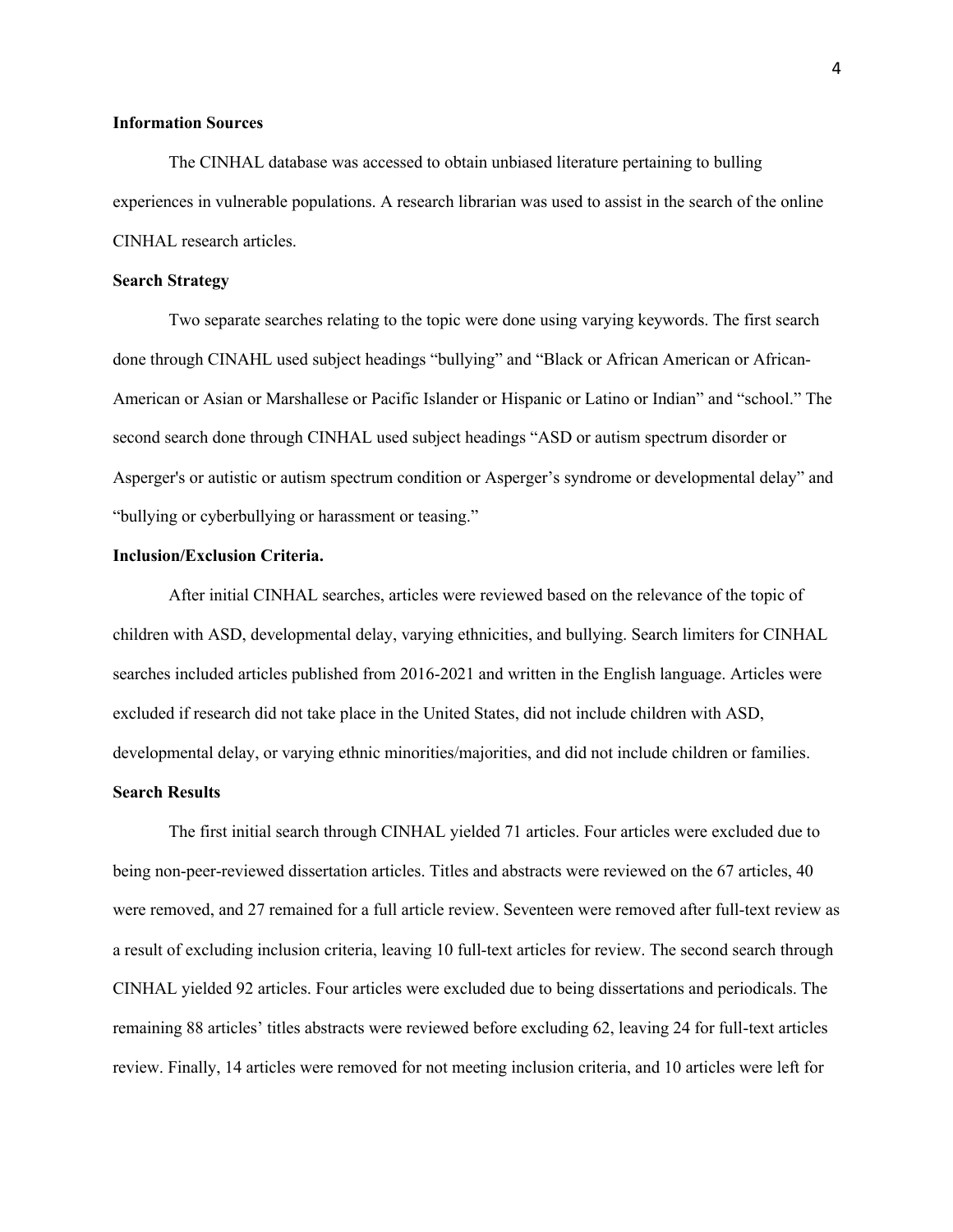literature review. Refer to Appendix B: Selection Process of Included Studies First Search and Appendix C: Selection Process of Included Studies Second Search.

# **Results**

### **Data Extraction**

Refer to Appendix A: Evidence Table, which highlights the article authors, publication year, country of origin, independent and dependent variable(s), research design, sample method  $(n=)$ , data collection process, brief summary of results, and level of evidence strength for each of the extracted twenty articles used for literature review.

# **Literature Review**

#### **Bullying in Children with ASD**

Children with developmental disabilities may have any of the following conditions: "Attentiondeficit/hyperactivity disorder, autism spectrum disorder, vision impairment, cerebral palsy, moderate-toprofound hearing loss, learning disability, intellectual disability, seizure, stuttering, or stammering in the past 12 months, or any other developmental delay" (Centers for Disease Control and Prevention [CDC], 2021, section 3). Students with disabilities are victimized almost twice as much compared to students without disabilities (Pfeffer, 2016). Children with ASD are of particular concern within the developmental delay category because of the incidence of bullying victimization in these children to be well over 50%, as opposed to 20-30% of children without ASD (Forrest et al., 2019). In fact, 92% of children with ASD were found to have been victimized more than once in the past 12 months (Pfeffer, 2016). This raises the question as to why developmentally disabled children with ASD are victimized at such a higher rate than typically developed children, and how does this affect them.

ASD is a neurodevelopmental condition that exists along a spectrum of varying symptoms manifesting "persistent challenges of social interaction, speech and nonverbal communication, and restricted/repetitive behaviors" (American Psychiatric Association, 2018, section 1). ASD has a pediatric onset that usually emerges by age 2 years; however, most signs of disability are usually appreciated by healthcare providers once a child enters a school environment (American Psychiatric Association, 2018,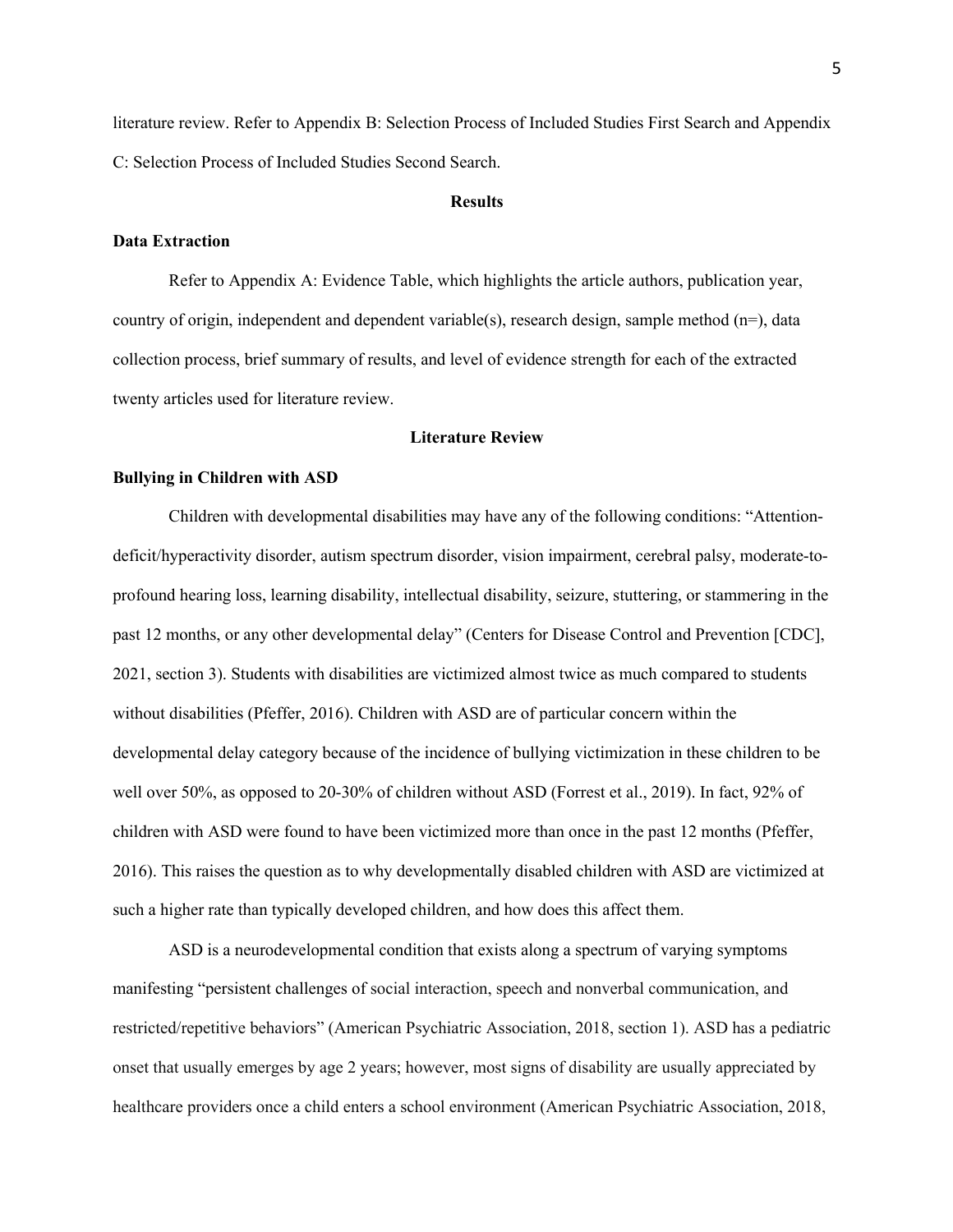section 1). The cause of ASD is generally thought to be genetics, albeit researchers have not officially recognized this as the main cause of the condition due to contributing environmental risk factors (Forrest et al., 2019). Environmental conditions that increase a child's risk of being diagnosed with ASD have to do with events prior to conception or birth, such as older parental age, prenatal exposure to polluted air or toxic pesticides, oxygen deprivation during birth, maternal obesity, diabetes or immune disorders, low birth weight or prematurity (National Institute of Environmental Health Sciences, 2021).

One in 54 children are recognized as having ASD in the United States and four out of five affected children are male (Pfeffer, 2016). It is hypothesized that females live with ASD at a higher rate than reported but go undiagnosed as a result of displaying misinterpreted qualities of the autism spectrum (Pfeffer, 2016). The prevalence of this developmental disability has increased dramatically over the past ten years and is likely due to better diagnostic and screening capabilities, enhanced awareness of these conditions, and greater access to services (CDC, 2020).

Children have a larger possibility of being bullying victims when having a lower socioeconomic status, ASD, and ethnic minority status. ASD exists relatively equally among all socioeconomic status, race, culture, and ethnicity, but these demographics are factors that may add to the incidence of peer victimization (Forrest et al., 2019). Reports from the Autism and Developmental Disabilities Monitoring (ADDM) indicate that white children are diagnosed at a higher rate than Black and Latinx children, although the gap has narrowed from previous years (CDC, 2019). This could be attributed to language barriers, lower access to healthcare because of low income or non-citizenship, or stigma about mental health and disability. In a study among 1057 children with ASD, it was concluded that nonwhite children have a 159% greater chance of being bullied often rather than have never been bullied alternative to white children (Forrest et al., 2019). Within the same study, it was found that children living in households with a lower socioeconomic status (under the US federal poverty level) were more likely to be repeatedly bullied over children of higher socioeconomic status (Forrest et al., 2019).

Children with ASD are one of the most vulnerable populations to either have or eventually develop comorbid mental health problems due to the implications of their disability (Rodriguez et al.,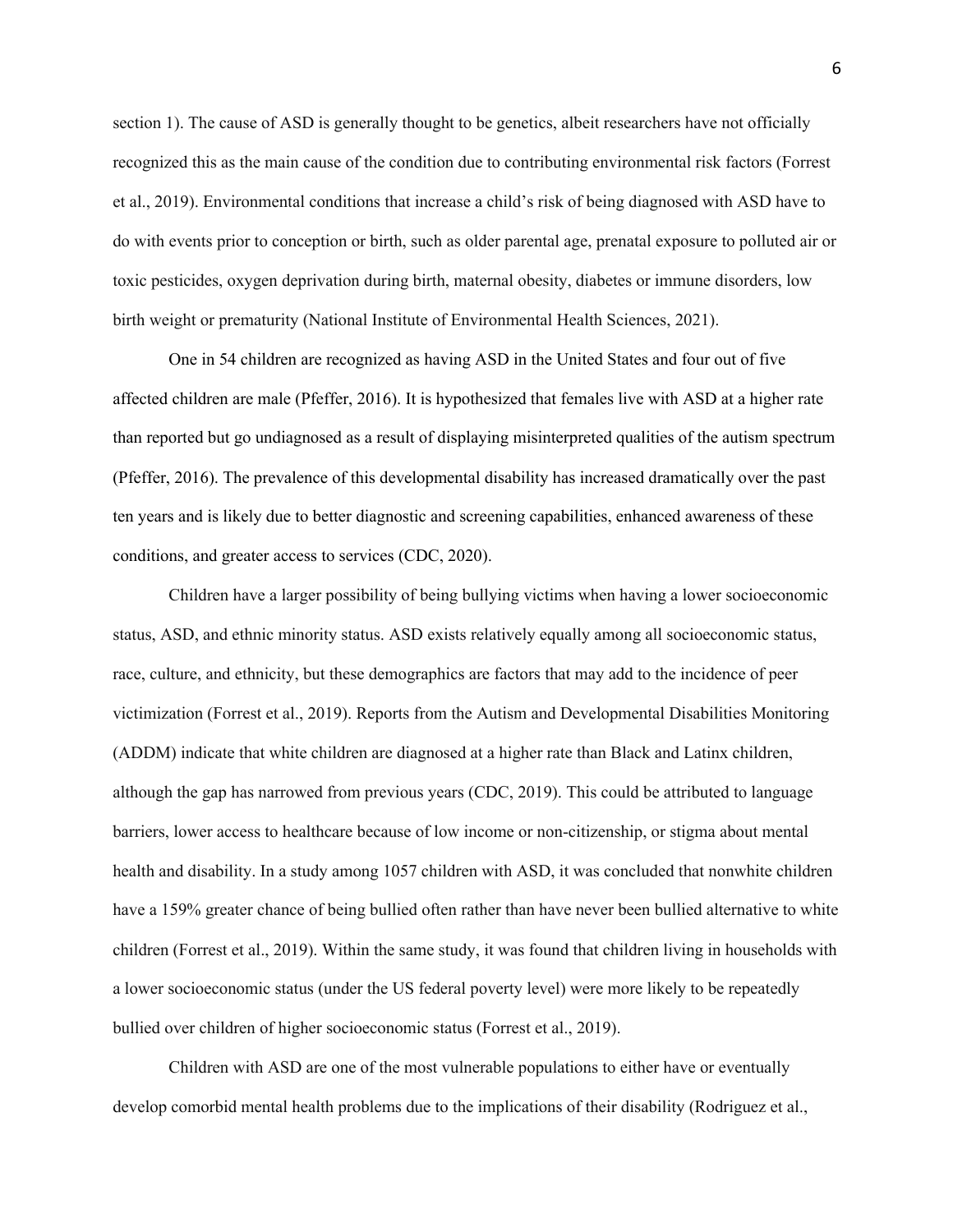2019). The estimated number of Children with ASD living with multiple mental health problems is approximately 70-81%, with 42% of them experiencing two or more internalizing (depression, anxiety) or externalizing (impulsiveness, hostility, short attention span, self-injury) mental health issues (Rodriguez et al., 2019). Long-term research indicates that children with developmental disabilities who are consistently victimized by peers are at an increased risk of developing mental health problems like depression, anxiety, and aggression (Rodriguez et al., 2019). Similarly, students experience a substantial increase in bullying when they have mental health or behavioral/emotional issues. In fact, a study of a school-based population that children with both mental health problems and a physical/intellectual disability endure the highest amounts of harassment out of everyone in the school setting (Bucchianeri et al., 2016).

Children with ASD are likely to display clear and obvious behaviors that enhance the probability of experiencing peer victimization (Adams et al., 2020). Insufficient social skills, difficulty in communication, inadequate emotion control, and decreased or beneficial number of positive relationships with classmates are risk factors that contribute to bullying perpetration (Fisher & Taylor, 2016). In a case control survey study by Adams, Taylor, and Bishop from 279 parents of Children with ASD, it was found that poor hygiene, rigid rule-keeping, frequent meltdowns, and self-injury were directly correlated with higher rates of negative peer experiences (2020).

Deficiency of communication and social skills of children with ASD is a particular behavioral trait that directly affects the higher rate of bullying. An analysis of children with aged 11-22 showed that children who have a substantial struggle in speaking with peers are seven times more likely to be bullied than those who did not have trouble speaking (Matthias et al., 2021). Children with ASD have a lack of understanding of various social situations, which could justify the reason these developmentally disabled children have issues comprehending bullying victimization (Hodgins et al., 2018). It may be difficult or confusing for children with ASD to recognize peer behavior as malicious (Fisher & Taylor, 2016). Although children with ASD are mostly able to understand the types of bullying situations, including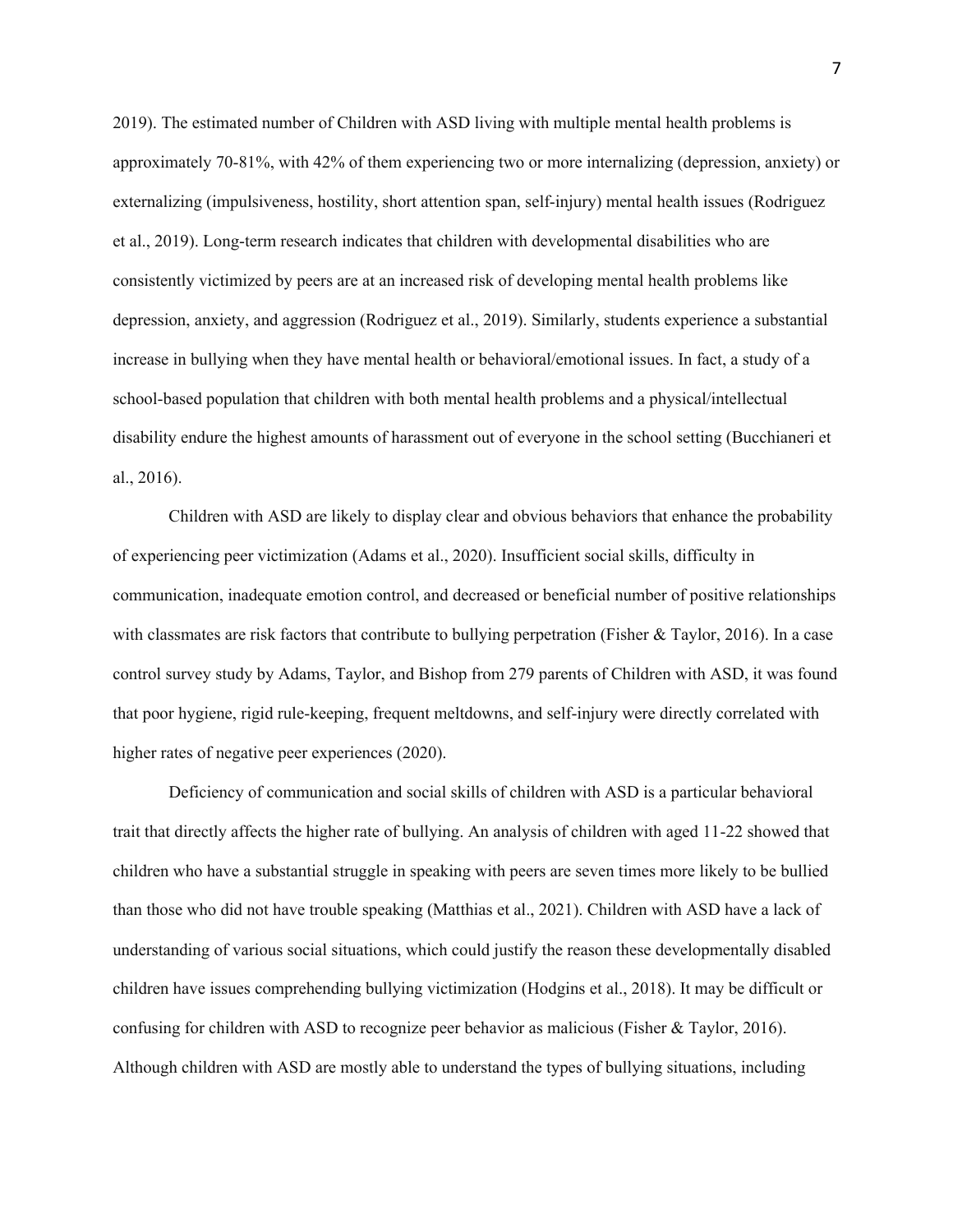physical, social, and stealing possessions, it has proven to be complicated for them to identify these situations within their everyday life (Hodgins et al., 2018).

Deficits that children with ASD have in the "theory of mind" cognitive philosophy, which refers to the ability of a person to impute the mental states and perspectives of another person, is attributed to both higher rates of misinterpreted bullying and victimization circumstances. Children on the autism spectrum have a harder time using empathy by not being able to discern the feelings and emotions of peers, which in turn leads to low reports of bullying perpetration (Forrest et al., 2019). These hardships in communication heightened the opportunities of perpetrators to victimize children with ASD (Espelage et al., 2017).

Children with ASD have also been found to be the bullying perpetrators in school due to behavioral traits associated with the autism spectrum (Hoover & Kaufman, 2018). Low levels of empathy and inability to take perspectives of their peers is a major contributing factor to bullying others (Forrest et al., 2019). Children with ASD are unable to put themselves in others' shoes and cannot interpret a situation, leading to externalizing problems such as anger, aggression, physical harm, etc. They are more likely to react aggressively to social situations with peers as a result of their narrow social problemsolving abilities (Matthias et al., 2021).

Children with ASD are more prone to not attend school and put themselves in situations where bullying victimization is expected to occur. Over 35% of parents of children with ASD had reported in a study that their children refused to go to school due to being a victim of harassment (McClemont et al., 2020). The rate of school refusal increases as children get older with age and if the child has comorbid conditions such as ADHD or mental health problems (Matthias et al., 2021). Children with ASD are more likely to not engage in future friendships with other peers, leaving them more socially withdrawn and vulnerable to victimization when they experience these types of bullying situations with ill-intended peers (Fisher & Taylor, 2016).

Many children with ASD believe that they are targets of bullying due to his or her personality and peer's beliefs of them. In a qualitative analysis of ASD adolescents, many reported reasons for the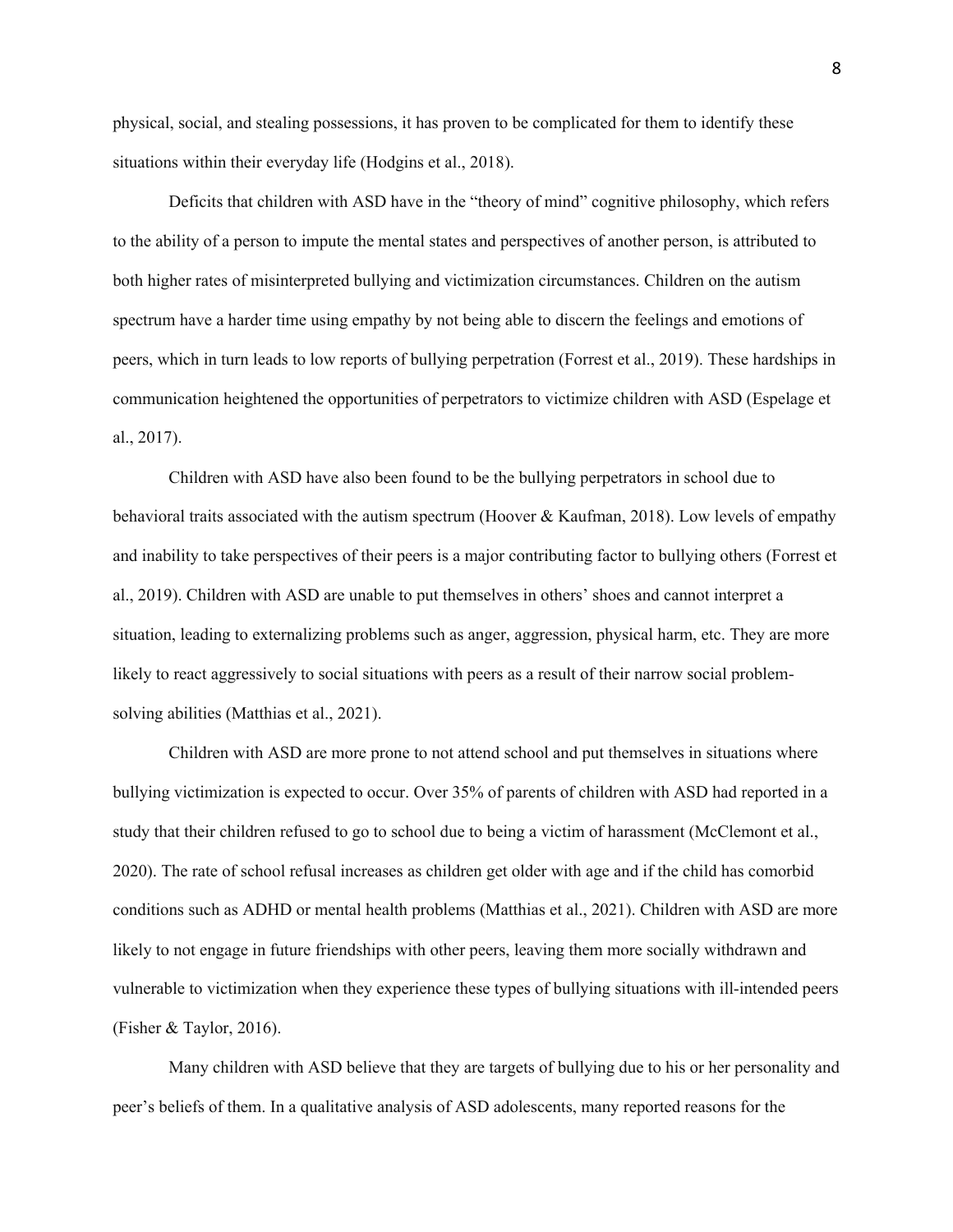bullying to be things like "maybe that was kind of my fault," and "I am not exactly approachable" (Fisher & Taylor, 2016). The children went on to explain that they felt it was easy to be bullied due to their perception of being "different" from all the other kids (Fisher & Taylor, 2016). In addition, they perceived their peers to not like them as people or want to be around them as friends (Fisher & Taylor, 2016).

### **Bullying in Diverse Racial and Ethnic Groups**

Diversity is defined by recognition, belief, and acceptance of differences in race, ethnicity, culture, beliefs, religion, gender, sexuality, disability, physical characteristics, language, socioeconomic status, marital status, etc (Juvonen et al., 2018). Race and ethnicity are common physical traits frequently linked to biological ancestry and the acknowledgement of one's cultural group identification, respectively (Vitoroulis & Vaillancourt, 2015). Ethnic groups recognized in the most recent United States Census are the following: White, Latinx, Black or African American, American Indian and Alaska Native, Asian, Native American or Other Pacific Islander, and Two or More Races or Multiracial (U.S. Department of Commerce, 2019).

Children with discernable physical features that set the apart from other peers are thought to be easier victims of peer harassment and aggression (Bucchianeri et al., 2016). Although the United States has a more diverse population than ever before, differing ethnic majority and minority groups are still at an increased risk for bullying perpetration (Census, 2021; Mishna et al., 2020). This is especially true of ethnic majority and minority groups who appear different to peers in regard to skin color, clothing, accents, etiquette, routine, etc (Vitoroulis & Vaillancourt, 2015). In a large study of Midwestern adolescents, White teenagers disclosed a considerably reduced amount of race-based victimization (4.8%) in comparison to Black/African American (24.8%) Asian/Pacific Islander (24. 2%), Latinx (21.5%), Mixed/Mixed/Another race (18.9%), and Native American (18.6%) (Bucchianeri et al., 2016).

The steep increase in bullying perpetration among students of color could be attributed to what is known as "in-group favoritism." Victoroulsi and Vailancourt (2015) describe this as when, "people derive a sense of identity and hold a positive perception of the group they belong to (in-group) but are biased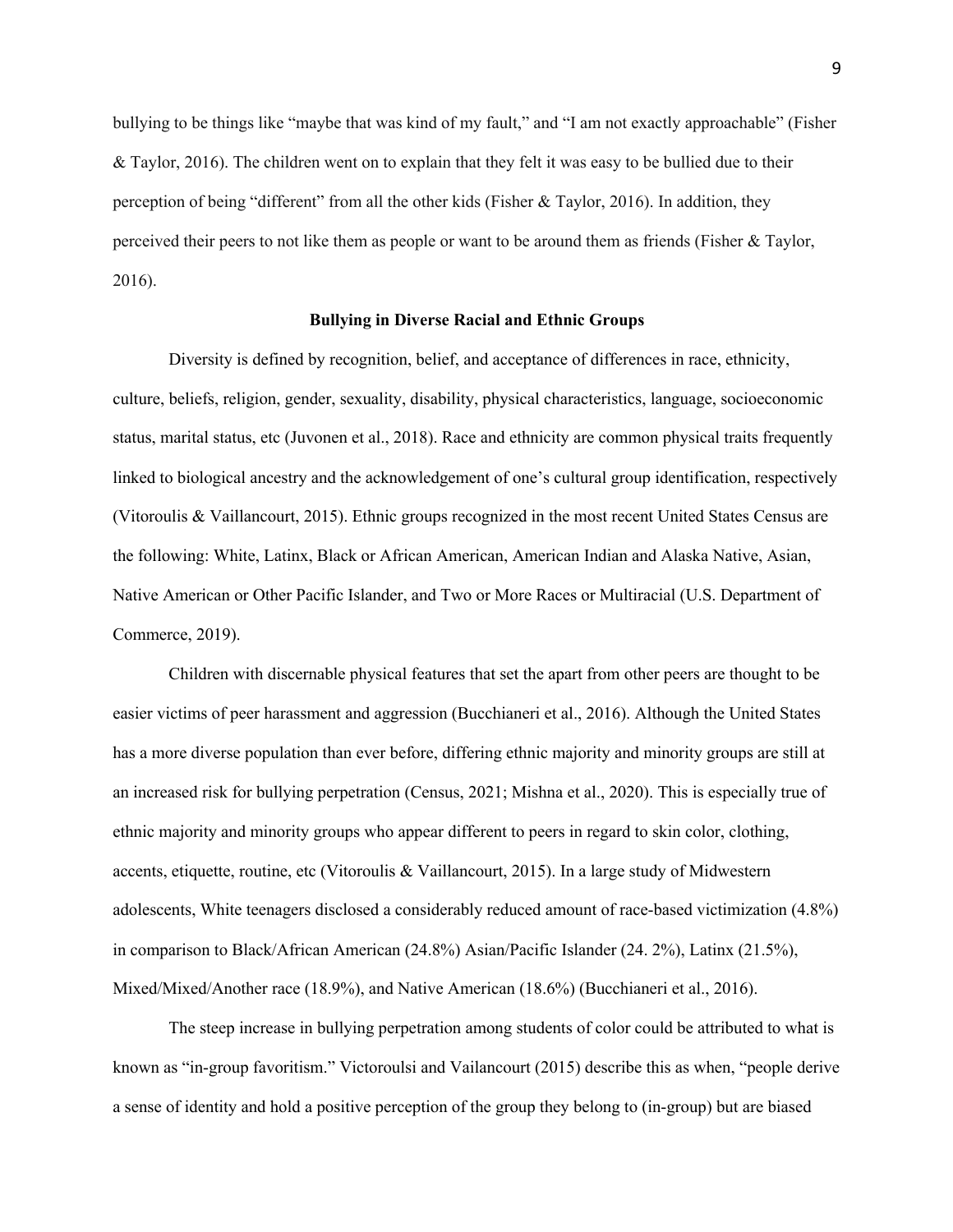toward out-group members" (2015). Children are inclined to choose peers who are of the same race and ethnicity because of similar cultural environments, beliefs, and resemblance to themselves when children begin to form friendships. Children are inclined to exhibit a negative approach and discrimination to children in racial and ethnic out-groups in order to preserve their sense of security within their in-groups (Vitoroulis & Vaillancourt, 2015).

Racial and ethnic-based harassment is a huge factor in children's detrimental perceptions about their school environment. Children who are Black/African American were more likely than any other race to perceive school as an unsafe place due to the likelihood of bullying travelling to, from, and at school (Shelly et al., 2021). Self- and peer-identified victims (Black or Latinx, Native American, Asian, or Other) reported decreased sense of school belonging as well as feelings of anxiety and distress when participating in class, which correlates to a higher amount of peer victimization in these victims (Dawes et al., 2017). In contrast, it was determined through a large study composed of African American, Asian, Latinx and White middle-schoolers that students felt less lonely, less bullied, and safer at school as the ethnic diversity expanded and increased (Juvonen et al., 2018).

Children of racial and ethnic minorities are less likely to report being a victim of bullying in schools, although they believe that bullying is an increasing and serious public social issue in general (Shelly et al., 2021), African American and Latinx students have a smaller chance of disclosing both electronic and in-person school bullying perpetration than White students (Webb et al., 2020). The reason for the significant amount of underreporting peer victimization of African American ethnic groups is likely due to racial detriments learned through childhood of defending cultural values such as interpersonal aggression (Shelley et al., 2021).

Being a part of a vulnerable ethnic majority or minority groups could also be a risk factor for becoming a bullying perpetrator. It was found in a study that Latinx children were more apt to bully others children rather than White students (Matthias et al., 2021). In a study of Latinx girls, 37% of adolescent girls said they had bullied others at least once before (Smith et al., 2020). Additionally,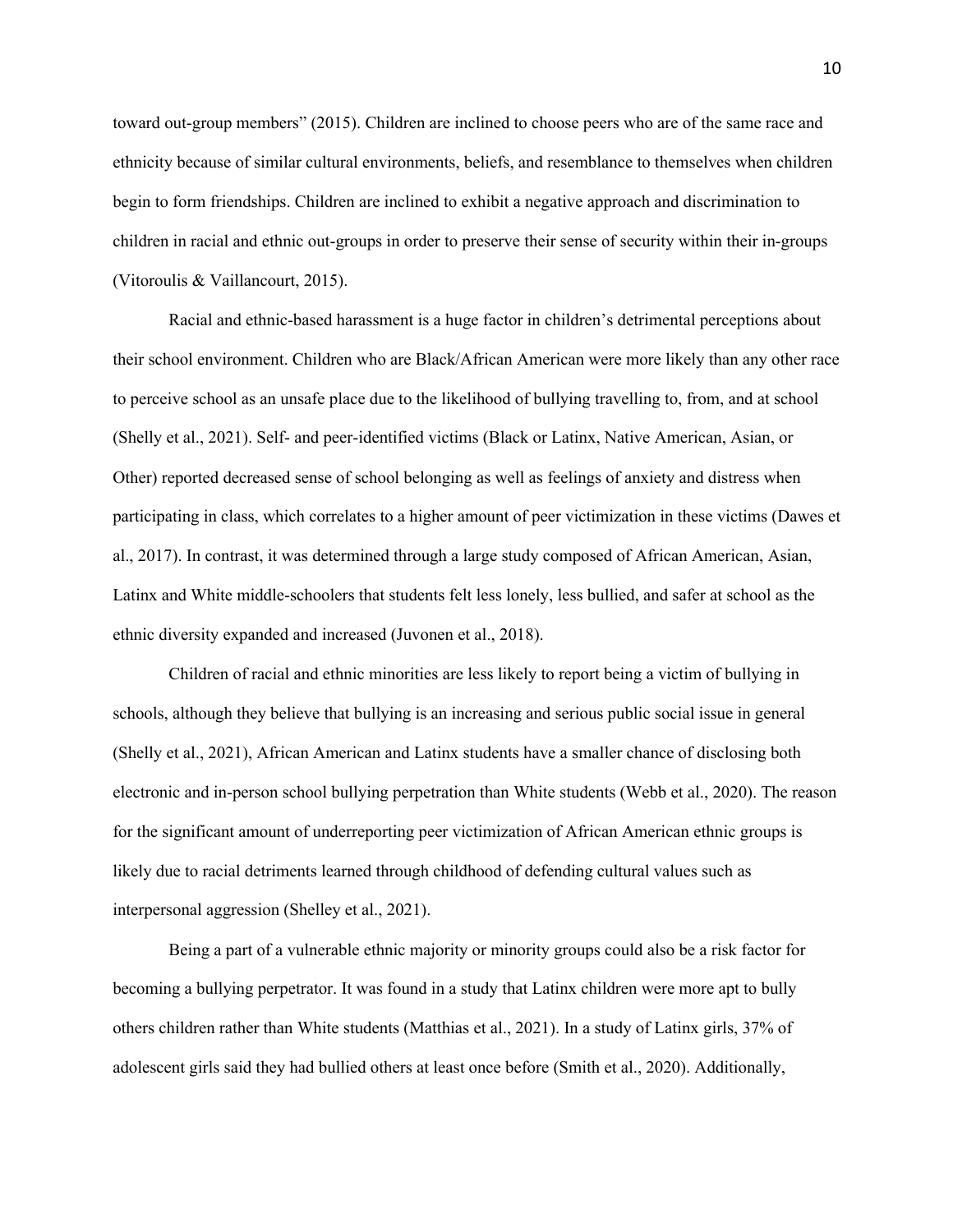African American children had a notably more positive reaction towards peer victimization and physical types of bullying were more prevalent within non-White adolescents (Espelage et al., 2017).

#### **Family Factors and Bullying**

Adverse childhood experiences (ACEs) and little parental/guardian support of children has been proven to have damaging effects on children and adolescents. Potential adverse childhood experiences include anything that could cause trauma or effect the wellbeing of children aged 0-17 years and are risk factors for negative health outcomes that could emerge throughout the child's life, such as diabetes, respiratory problems, cancer, heart disease, mental health issues, smoking, eating disorders, and substance and alcohol abuse (CDC, 2021; Hoover & Kaufman, 2018). ACEs could be events such as being raised in a household environment where substance, alcohol, and mental health problems are prevalent, being victim of neglect, abuse, or violence, witnessing violence, having a member of the family attempt or die by suicide, or living in an unstable environment due to divorce or household members incarcerated (CDC, 2021).

ACEs and family environments play an immense role in predicting childhood outcomes and bullying in ASD and ethnic majority/minority children. Children with ASD are at a higher risk of ACEs and suicidal thoughts (Hoover & Kaufman, 2018). Due to ACEs, children with ASD could be diagnosed later, not begin treatment as soon, have an elevated risk of mental health issues, and be bullied more than children without ASD (Hoover & Kaufman, 2018). Research literature shows that Black/African American children live in more metropolitan neighborhoods where there is increased violence, crime, poverty, household problems, and unemployment which in turn reflects on the increased violence and bullying perpetration within these areas (Shelly et al., 2021). These disadvantaged areas have the most issues with bullying and victimization in school over any other racial ethnic group (Shelly et al., 2021). African American and White children are less expected to be victims of bullying when expressing contentment within their families (Hong et al., 2020). White children who conveyed satisfaction were less likely to become bullying perpetrators in school (Hong et al., 2020).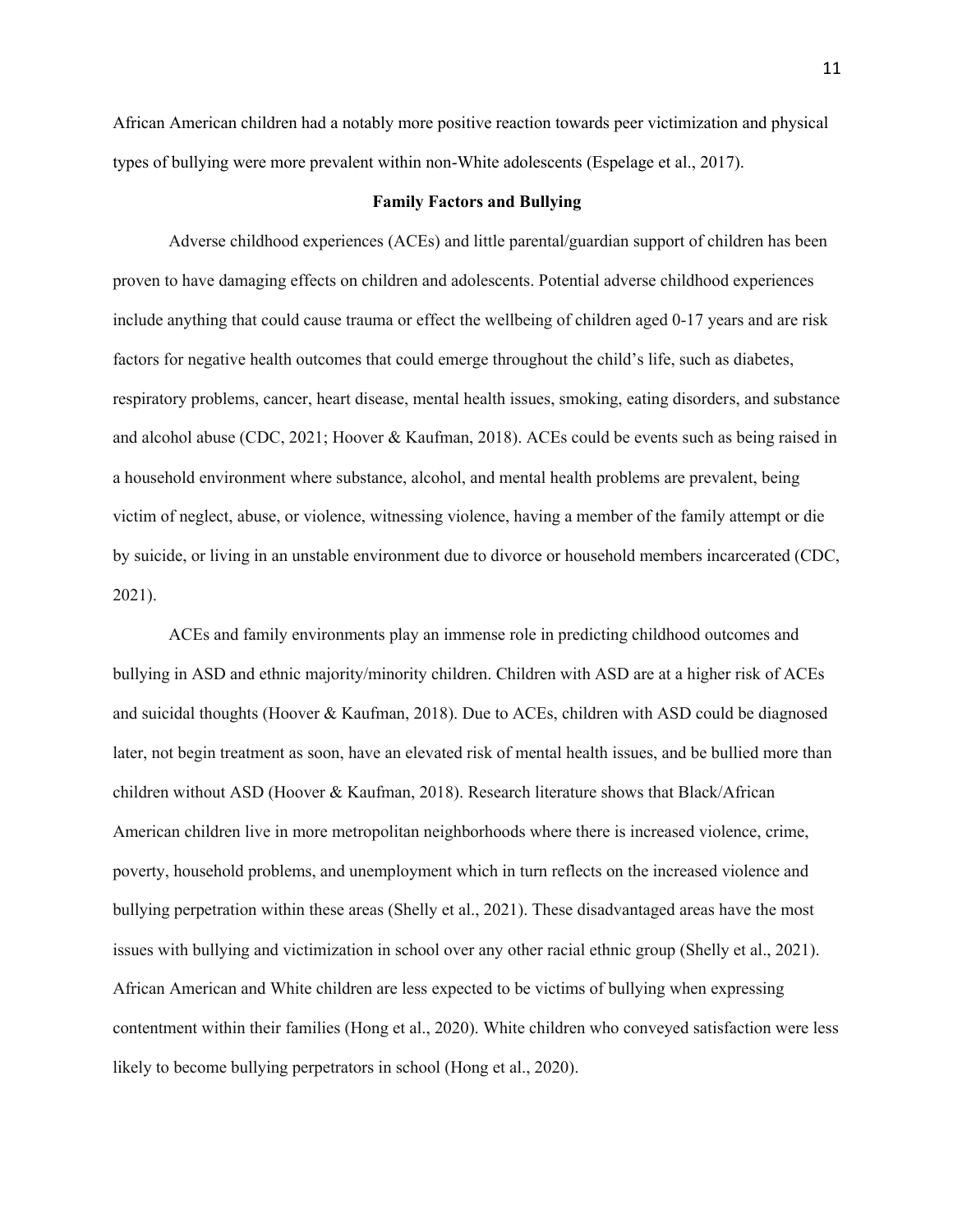Family support, parental supervision, and monitoring is crucial to diminish bullying perpetration in ASD and diverse children. These protective factors have been found to decrease the risk of peer victimization through family communication, affection, and guardian involvement (Hong et al., 2020). Positive communication from parents may benefit children by encouraging them to talk more openly about internalizing problems they may be facing from victimization experiences (Smith et al., 2020). Monitoring by mothers was associated with decreased bullying in White and African American children, while monitoring by father's was associated with decreased bullying in White's only (Hong et al., 2020). In a study with children with ASD, the incidence of mental health issues decreased when parental figures gave more frequent technology mediation and family support (Wright, 2017). Further, children with ASD were left more vulnerable to higher amounts of bullying and mental health disorders with lower levels of parental figure support and social mediation (Wright, 2017). Parents with high ACEs scores are less inclined to advocate and intervene when their child is being victimized by bullying (Hoover & Kaufman, 2018).

Parents of children with ASD and ethnically diverse children view bullying as a personal and social responsibility that differs among various groups. Qualitative reports of ethnically diverse parents concluded that they believed bullying was an inevitable social problem that was disproportionate based upon ethnicity, gender, socioeconomic status, appearance, disability, race, sexuality (Mishna et al., 2020). Parental perceptions of bullying victimization can be based on prejudice and inequalities of children such as "being weird or different," "how they dress or smartness" (Mishna et al., 2020).

#### **Discussion**

The main takeaway of this extended literature review focuses on disproportionately elevated bullying behavior towards or from children with ASD with diverse ethnicities. Children with a developmental delay, particularly the neurodevelopmental condition autism spectrum disorder, experience bullying victimization at an extremely significant rate compared to typically developed peers (Forrest et al, 2019). This is attributed to risk factors children with ASD possess such as mental health issues, detrimental self-concept, impaired social skills, inadequate emotional control, deficiency of ability to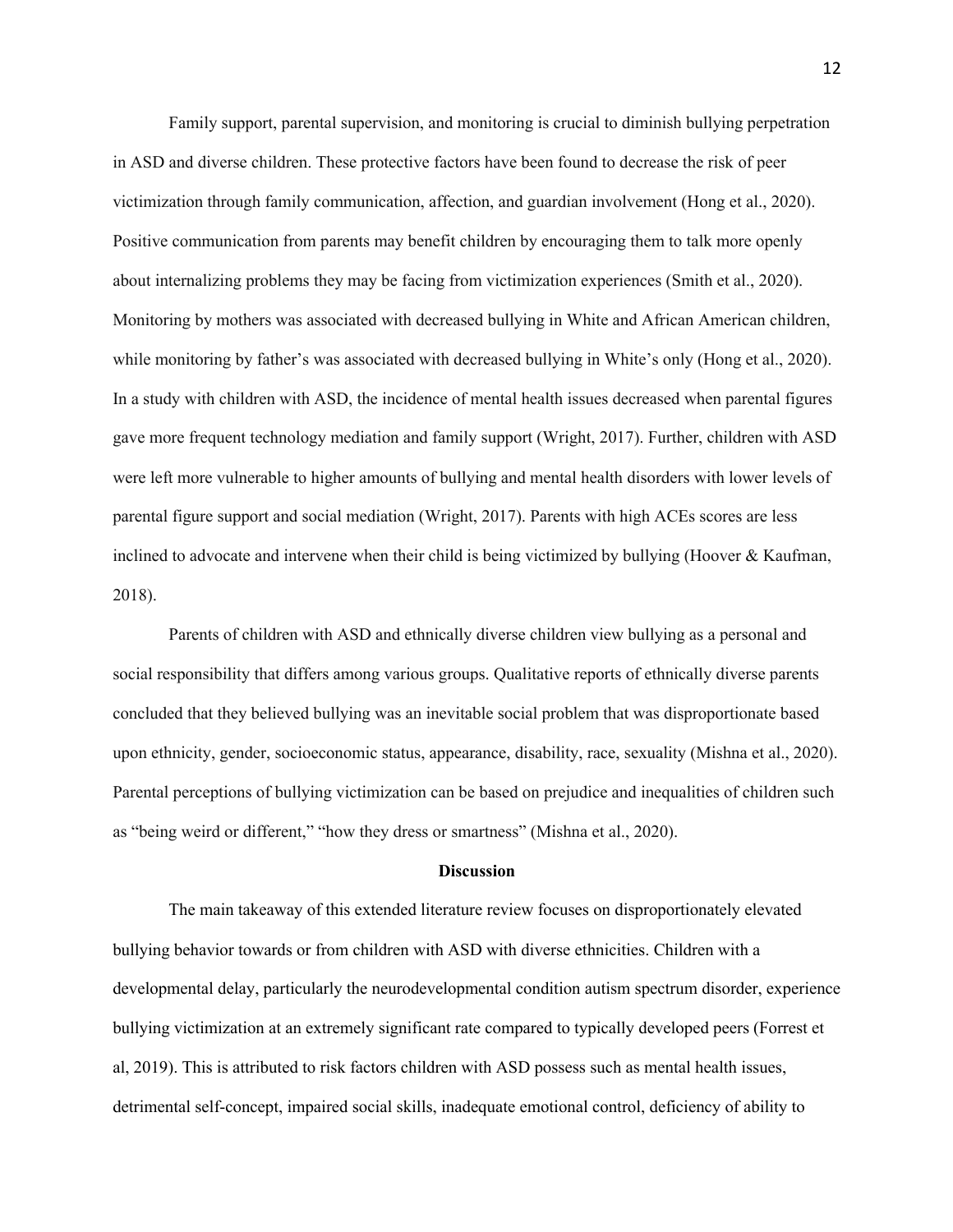comprehend social situations, and lack of inability to relate to peers' feelings (Matthias et al, 2021). Children with ASD are at risk for developing mental health problems associated with peer victimization and are likely to not attend school due to bullying (McClemont et al., 2020). Additionally, children with ASD have been found to be bullying perpetrators because of the likelihood of aggressive social reactions and lack of empathy in peer relationships (Forrest et al, 2019).

Compared to White people, distinct racial and ethnic groups have been known to endure higher amounts of bullying victimization, including Black/African American, Asian/Pacific Islander, Latinx, Mixed Race and Native American (Bucchianeri et al., 2016). "In-group favoritism," specified as when members of a group discriminate against peers outside of the group in order to feel a sense of security, could explain the disparity among victimization and ethnicity (Vitoroulis & Vaillancourt, 2015). Members of minority ethnic and racial groups are more probable than majority ethnic groups to view bullying as a serious social problem in school (Shelly et al., 2021). In turn, these susceptible populations become more absent at school due to fear of peer victimization and underreport bullying perpetration because of learned cultural values (Shelly et al., 2021).

Adverse childhood experiences, or anything that could cause trauma to a child under 17 years old that may have lasting health outcomes, is found to be increased in children with ASD and minority ethnic groups (Hoover & Kaufman, 2018). Likewise, ACEs is a significant risk factor for children developing bullying perpetrator issues and being the victim of bullying (Shelly et al., 2021). Consistent parental monitoring, support, and healthy communication is a protective factor in preventing children from mental health problems and bullying victimization (Wright, 2017). Parent perceptions of bullying include a personal responsibility in prohibiting adverse outcomes in children due to bullying and that the object of victimization is usually someone who is markedly different from other children. (Mishna et al., 2020)

The leading limitation of this review is the overall intricacy of the topic at hand. It is difficult to assess specific viewpoints through explicitly quantitative research, thus various studies feature qualitative data regarding concepts of bullying when studying children and family perspectives. Underreporting of victimization experiences and parental mediation from self-report studies could be reflected in the data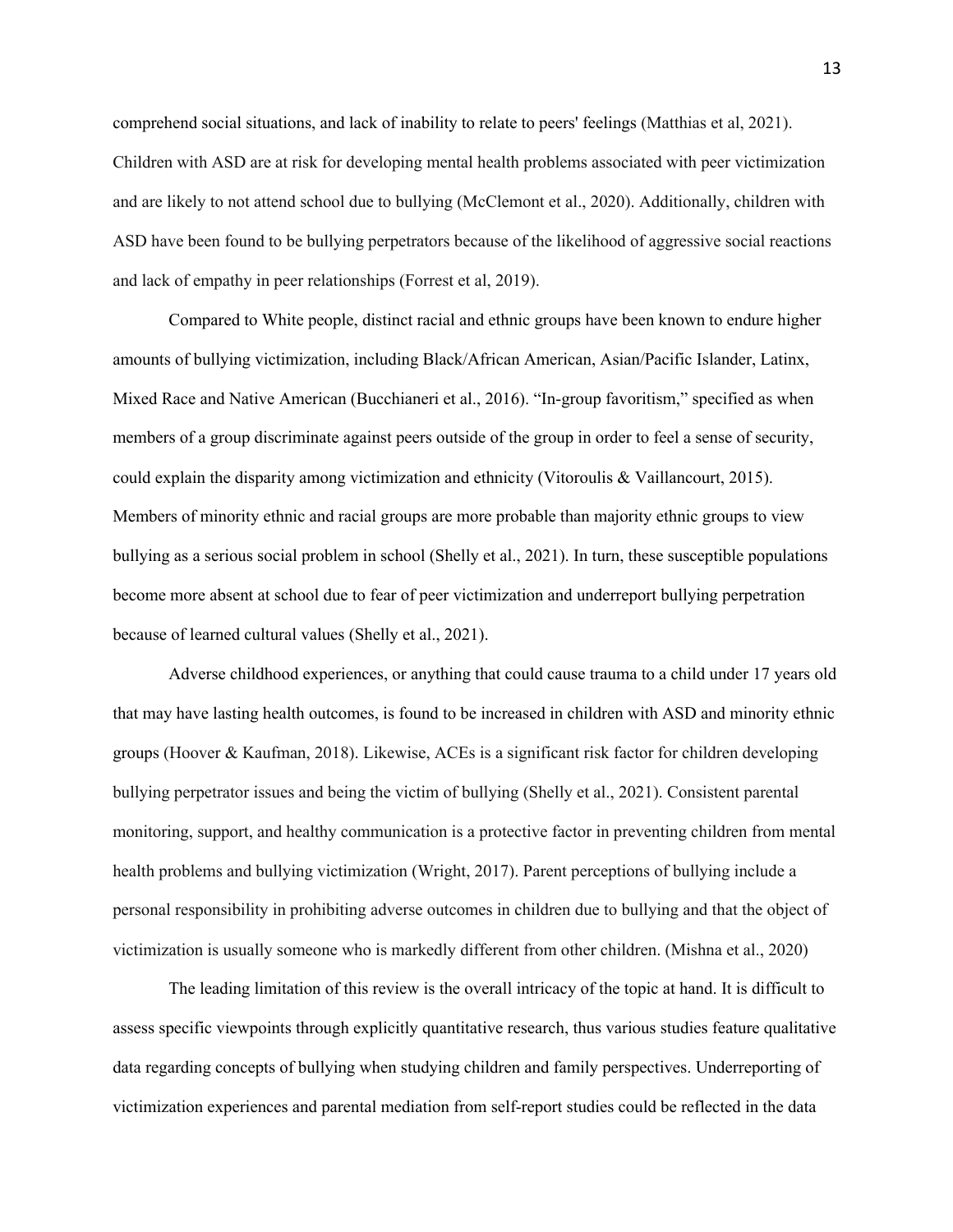due to social acceptance and lack of knowledge. There could have been varying levels of school, parental and peer support within the diverse United States schools and communities, which could have altered findings from the analyzed articles. More comprehensive samples of ASD and ethnic diversity of schoolaged children is needed to fully analyze the association between the variables discussed.

The main gap in the literature of this analysis is the lack of recent research about peer victimization in majority/minority ethnicities, especially American Indian or Alaska Native, Asian or Pacific Islander, and multiethnic communities. Additionally, a deficiency of research pertaining to the intersectionality between bullying in various ethnicities and developmentally delayed children is also present. Further research is needed to fully understand the personal perceptions and viewpoints about victimization from family figures and children within these populations.

Ramifications of this literature review establishes the need for researchers to further examine the correlation that bullying perpetration has on diverse ethnicities and children with ASD. By aiming research toward finding interventions to improve social skills and interactions of children with ASD, the amount of bullying victimization could decline and overall health outcomes across the lifespan could be improved. Victimization prevention programs should be developed with specific aims at assisting these sensitive populations. Building bullying awareness and creating specific school-based policies about victimization directed at parents, peers, teachers, faculty, and children of diverse ethnicities and ASD could have improved education, mental, and peer outcomes. Healthcare professionals could help serve these populations by implementing earlier harassment and ACEs screening practices, establishing positive communication with parents, schools, and teachers regarding children's victimization experiences, as well as develop plans of actions to help with bullying coping strategies.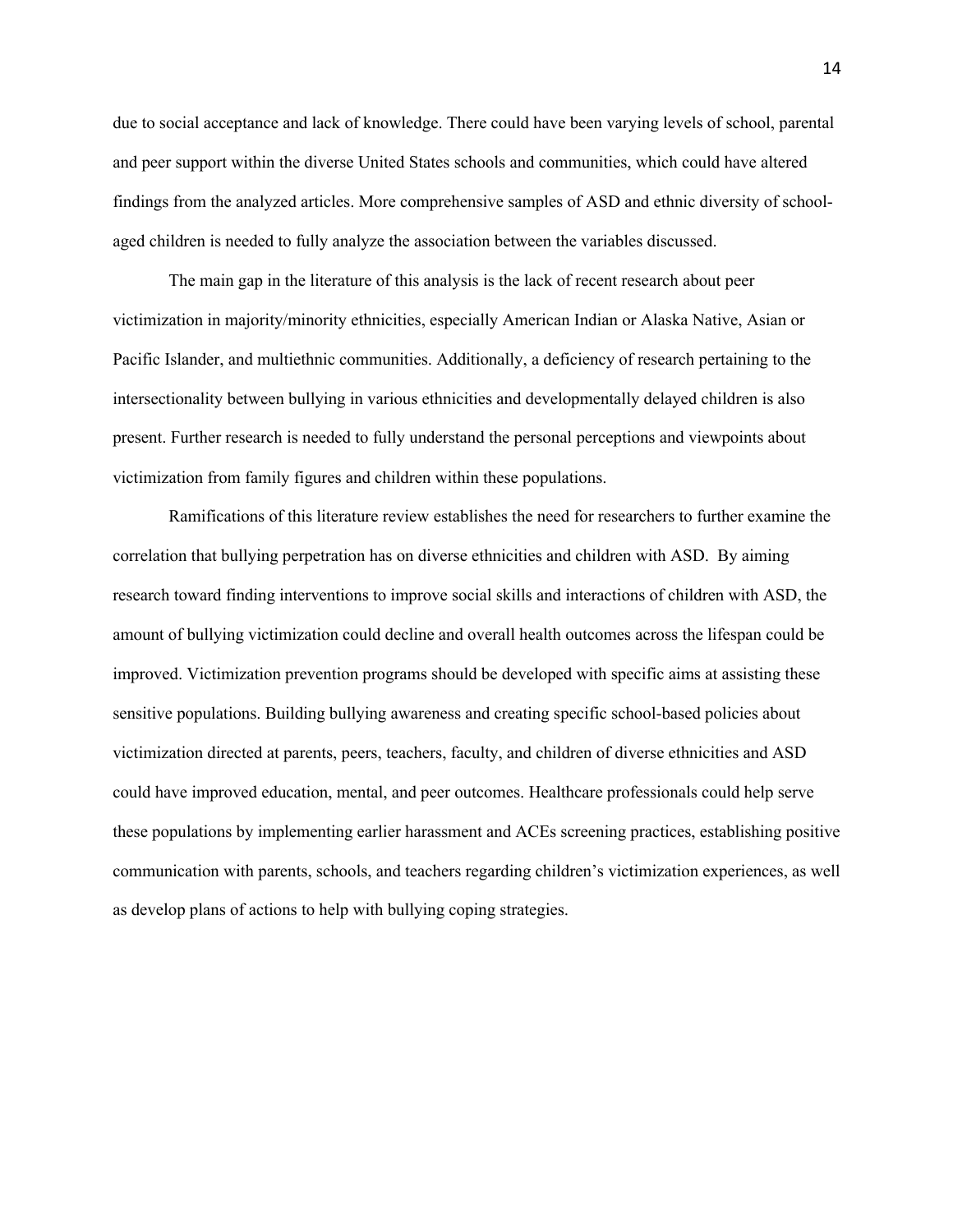#### References

- Adams, R. E., Taylor, J. L., & Bishop, S. L. (2020). Brief report: ASD-related behavior problems and negative peer experiences among adolescents with ASD in general education settings. *Journal of Autism and Developmental Disorders*, *50*(12), 4548–4552. https://doi. org/10. 1007/s10803-020- 04508-1
- American Psychiatric Association. (2018). What Is Autism Spectrum Disorder? https://www. psychiatry. org/patients-families/autism/what-is-autism-spectrum-disorder.
- Bucchianeri, M. M., Gower, A. L., McMorris, B. J., & Eisenberg, M. E. (2016). Youth experiences with multiple types of prejudice-based harassment. *Journal of Adolescence*, *51*, 68–75. https://doi. org/10. 1016/j. adolescence. 2016. 05. 012
- Centers for Disease Control and Prevention. (2019, September 26). *Increase in Developmental Disabilities Among Children in the United States*. Centers for Disease Control and Prevention. https://www. cdc. gov/ncbddd/developmentaldisabilities/features/increase-in-developmentaldisabilities. html.
- Centers for Disease Control and Prevention. (2020, September 25). *Data & Statistics on Autism Spectrum Disorder*. Centers for Disease Control and Prevention. https://www. cdc. gov/ncbddd/autism/data. html.
- Centers for Disease Control and Prevention. (2021, April 6). *Preventing adverse childhood experiences*. Centers for Disease Control and Prevention. Retrieved November 21, 2021, from https://www. cdc. gov/violenceprevention/aces/fastfact. html?CDC\_AA\_refVal=https%3A%2F%2Fwww. cdc. gov%2Fviolenceprevention%2Facestudy%2Ffastfact. html.
- Dawes, M., Chen, C. -C., Farmer, T. W., & Hamm, J. V. (2017). Self- and peer-identified victims in late childhood: differences in perceptions of the school ecology. *Journal of Youth and Adolescence*, *46*(11), 2273–2288. https://doi. org/10. 1007/s10964-017-0688-2
- Espelage, D. L., Hong, J. S., Kim, D. H., & Nan, L. (2017). Empathy, attitude towards bullying, theoryof-mind, and non-physical forms of bully perpetration and victimization among U. S. middle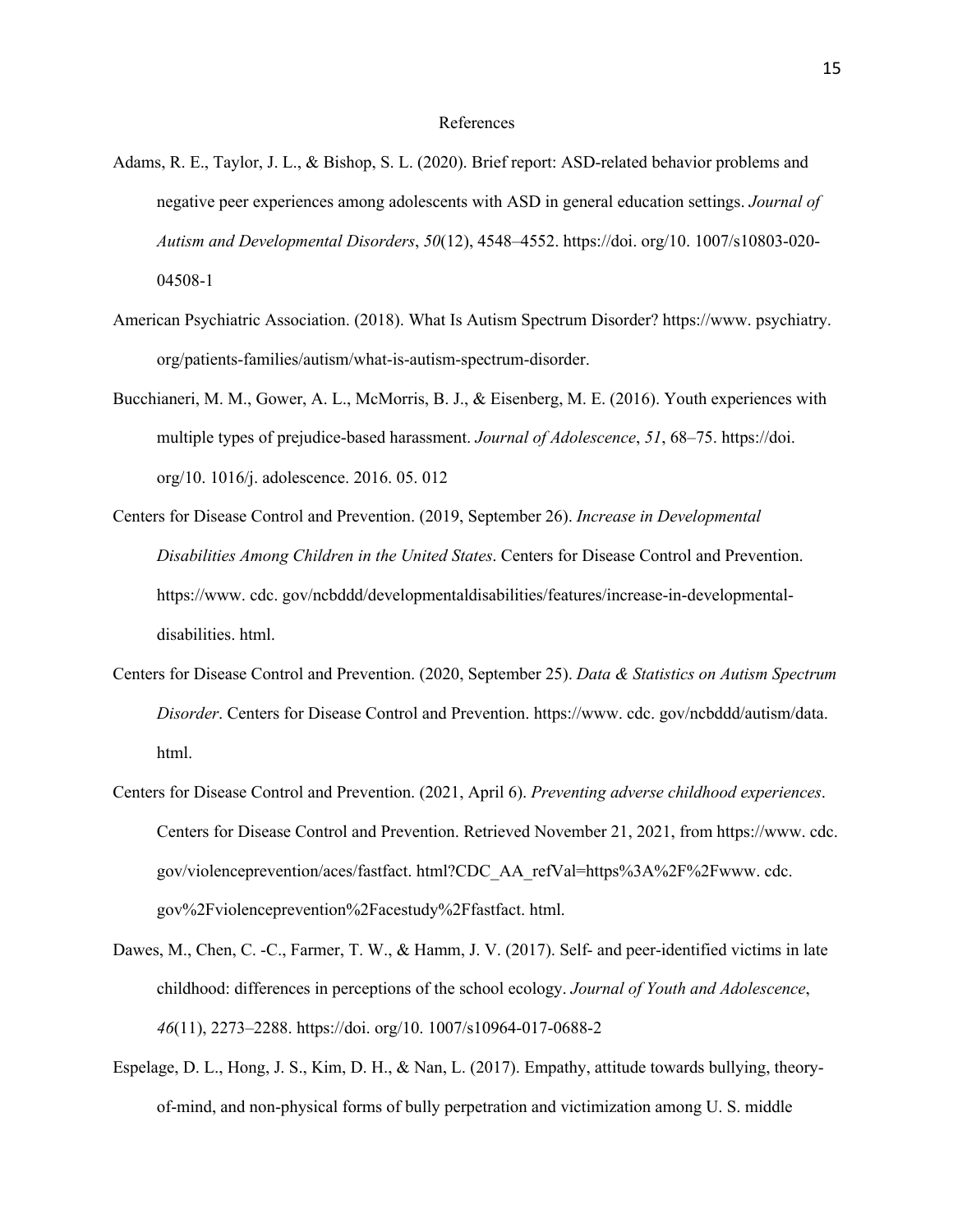school students. *Child & Youth Care Forum*, *47*(1), 45–60. https://doi. org/10. 1007/s10566-017- 9416-z

- Fisher, M. H., & Taylor, J. L. (2016). Let's talk about it: Peer victimization experiences as reported by adolescents with autism spectrum disorder. *Autism*, *20*(4), 402–411. https://doi. org/10. 1177/1362361315585948
- Forrest, D. L., Kroeger, R. A., & Stroope, S. (2019). Autism spectrum disorder symptoms and bullying victimization among children with autism in the United States. *Journal of Autism and Developmental Disorders*, *50*(2), 560–571. https://doi. org/10. 1007/s10803-019-04282-9
- Hodgins, Z., Kelley, E., Kloosterman, P., Hall, L., Hudson, C. C., Furlano, R., & Craig, W. (2018). Brief report: do you see what I see? the perception of bullying in male adolescents with autism spectrum disorder. *Journal of Autism and Developmental Disorders*, *50*(5), 1822–1826. https://doi. org/10. 1007/s10803-018-3739-y
- Hong, J. S., Ryou, B., & Piquero, A. R. (2017). Do family-level factors associated with bullying perpetration and peer victimization differ by race? Comparing European American and African American youth. *Journal of Interpersonal Violence*, *35*(21-22), 4327–4349. https://doi. org/10. 1177/0886260517714441
- Hoover, D. W., & Kaufman, J. (2018). Adverse childhood experiences in children with autism spectrum disorder. *Current Opinion in Psychiatry*, *31*(2), 128–132. https://doi. org/10. 1097/yco. 0000000000000390
- Juvonen, J., Kogachi, K., & Graham, S. (2017). When and how do students benefit from ethnic diversity in middle school? *Child Development*, *89*(4), 1268–1282. https://doi. org/10. 1111/cdev. 12834
- Matthias, C., LaVelle, J. M., Johnson, D. R., Wu, Y. -C., & Thurlow, M. L. (2021). Exploring predictors of bullying and victimization of students with autism spectrum disorder (ASD): Findings from NLTS 2012. *Journal of Autism and Developmental Disorders*, *51*(12), 4632–4643. https://doi. org/10. 1007/s10803-021-04907-y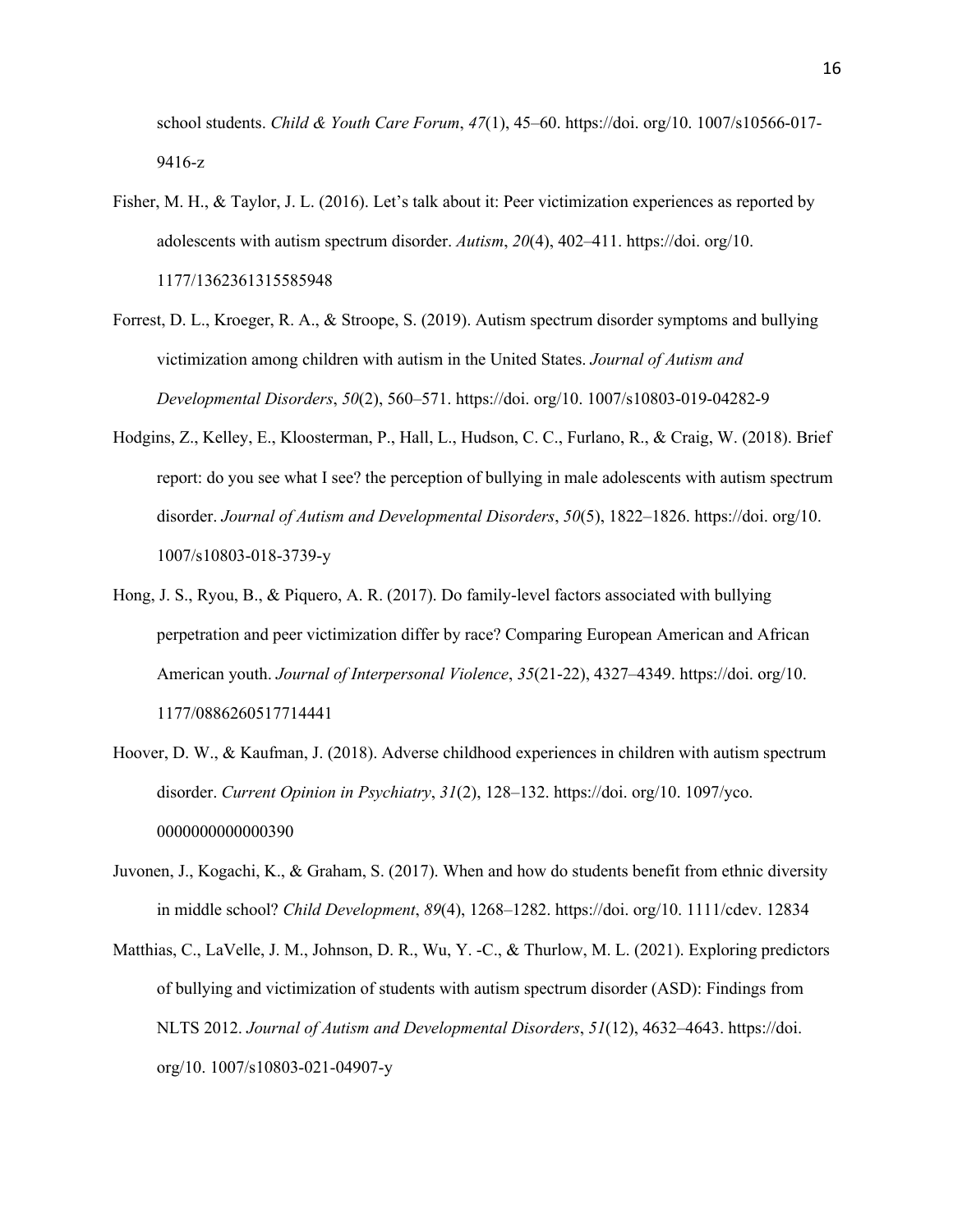- McClemont, A. J., Morton, H. E., Gillis, J. M., & Romanczyk, R. G. (2020). Brief report: Predictors of school refusal due to bullying in children with autism spectrum disorder and attentiondeficit/hyperactivity disorder. *Journal of Autism and Developmental Disorders*, *51*(5), 1781–1788. https://doi. org/10. 1007/s10803-020-04640-y
- Mishna, F., Sanders, J. E., McNeil, S., Fearing, G., & Kalenteridis, K. (2020). "If somebody is different": A critical analysis of parent, teacher and student perspectives on bullying and cyberbullying. *Children and Youth Services Review*, *118*, 105366. https://doi. org/10. 1016/j. childyouth. 2020. 105366
- National Institute of Environmental Health Sciences. (2021). *Autism*. National Institute of Environmental Health Sciences. Retrieved November 22, 2021, from https://www. niehs. nih. gov/health/topics/conditions/autism/index. cfm.
- Pfeffer, R. D. (2016). Childhood victimization in a national sample of youth with autism spectrum disorders. *Journal of Policy and Practice in Intellectual Disabilities*, *13*(4), 311–319. https://doi. org/10. 1111/jppi. 12203
- Rodriguez, G., Drastal, K., & Hartley, S. L. (2020). Cross-lagged model of bullying victimization and mental health problems in children with autism in middle to older childhood. *Autism*, *25*(1), 90– 101. https://doi. org/10. 1177/1362361320947513
- Shelley, W. W., Pickett, J. T., Mancini, C., McDougle, R. D., Rissler, G., & Cleary, H. (2017). Race, bullying, and public perceptions of school and university safety. *Journal of Interpersonal Violence*, *36*(1-2). https://doi. org/10. 1177/0886260517736272
- Smith, A. U., & Norris, A. E. (2018). Parent communication and bullying among Hispanic adolescent girls. *The Journal of School Nursing*, *36*(3), 222–232. https://doi. org/10. 1177/1059840518808013
- United States Census Bureau. (2021). *2020 census illuminates racial and ethnic composition of the country*. Census. gov. Retrieved November 26, 2021, from https://www. census. gov/library/stories/2021/08/improved-race-ethnicity-measures-reveal-united-states-populationmuch-more-multiracial. html.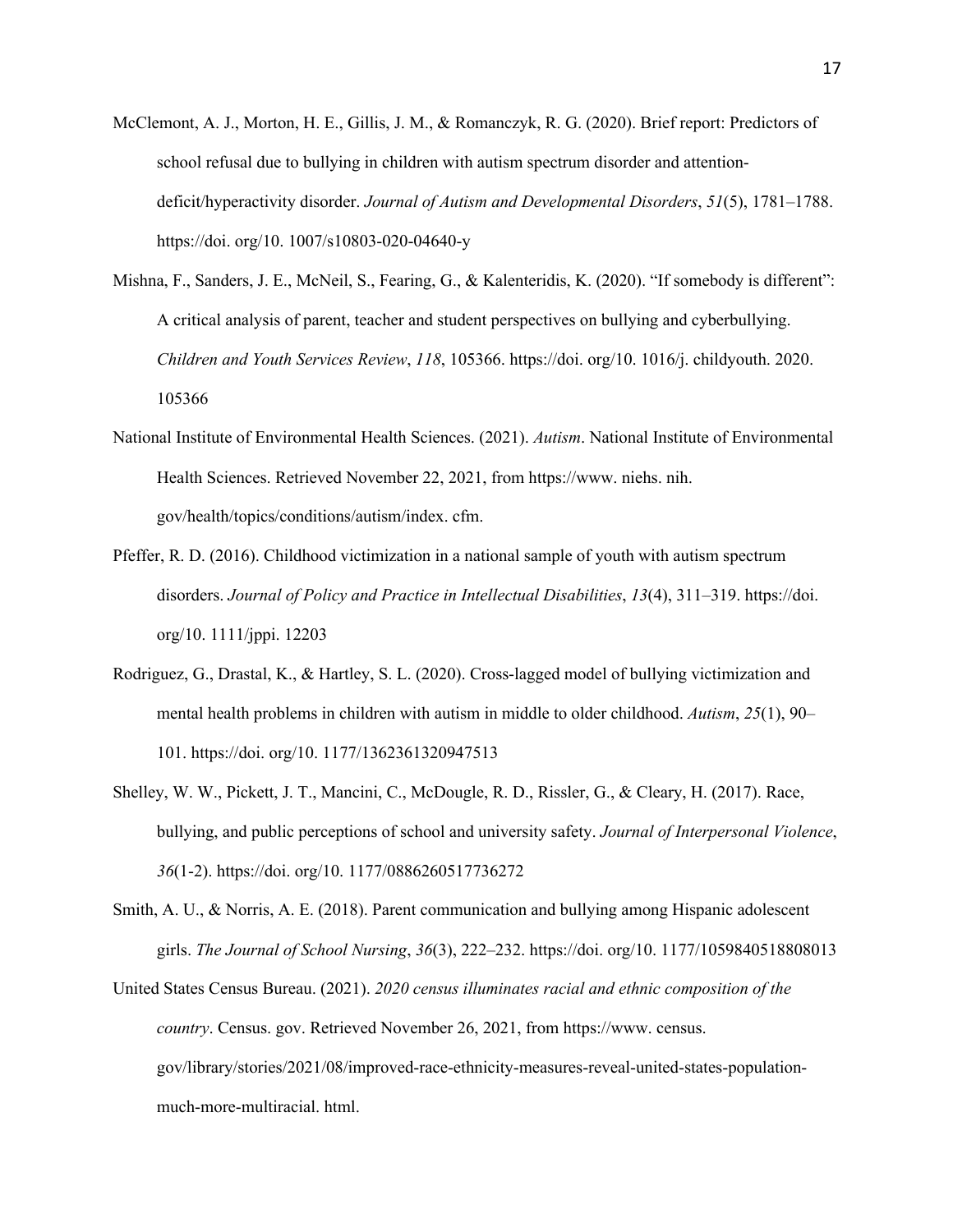- U. S. Department of Commerce. (2019). *U. S. Census Bureau quickfacts: United States*. United States Census Bureau. Retrieved November 25, 2021, from https://www. census. gov/quickfacts/fact/table/US/PST045219.
- Vitoroulis, I., & Vaillancourt, T. (2015). Meta-analytic results of ethnic group differences in peer victimization. *Aggressive Behavior*, *41*(2), 149–170. https://doi. org/10. 1002/ab. 21564
- Webb, L., Clary, L. K., Johnson, R. M., & Mendelson, T. (2020). Electronic and school bullying victimization by race/ethnicity and sexual minority status in a nationally representative adolescent sample. *Journal of Adolescent Health*, *68*(2), 378–384. https://doi. org/10. 1016/j. jadohealth. 2020. 05. 042
- Wright, M. F. (2017). Cyber victimization and depression among adolescents with autism spectrum disorder: The buffering effects of parental mediation and social support. *Journal of Child & Adolescent Trauma*, *11*(1), 17–25. https://doi. org/10. 1007/s40653-017-0169-5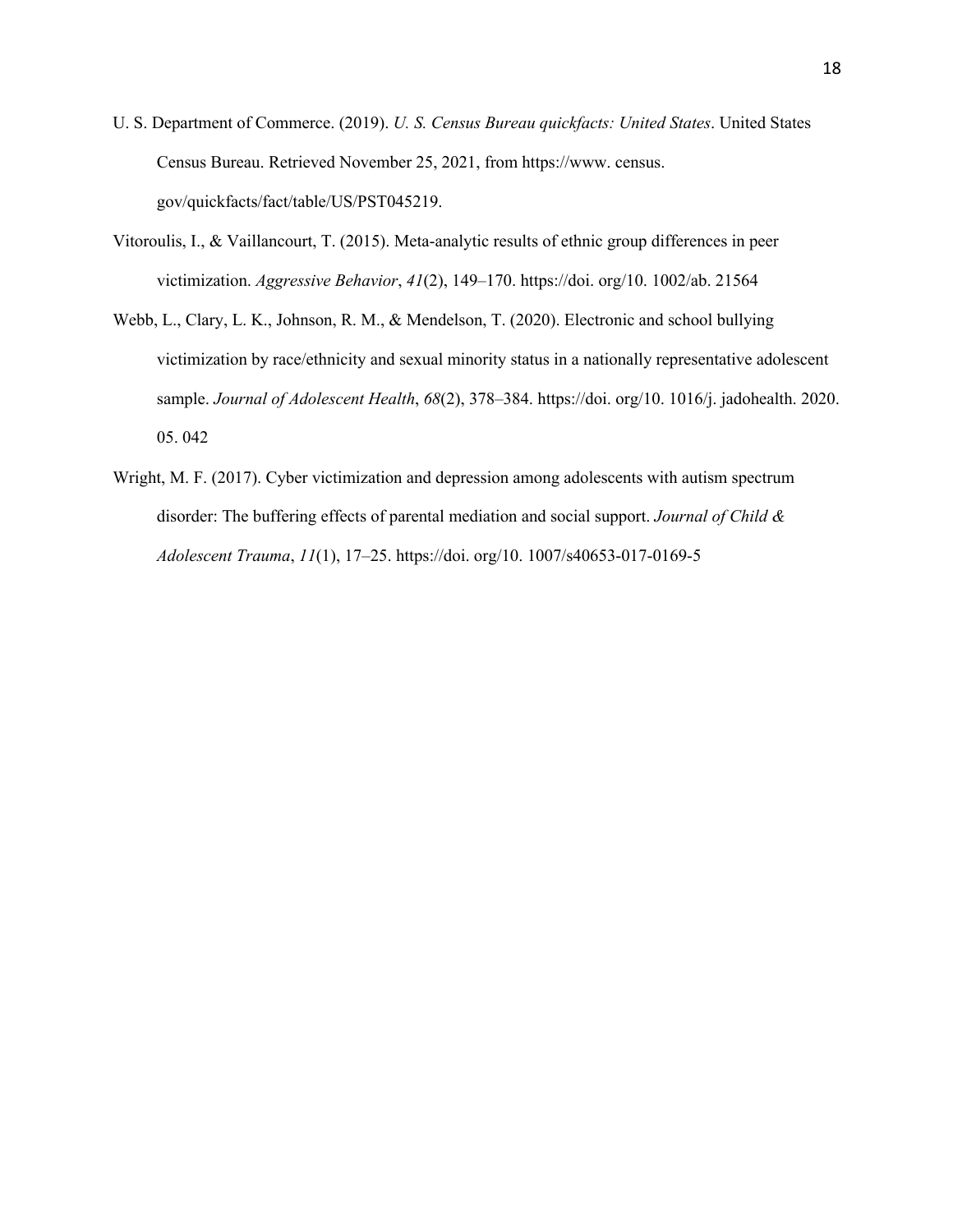| Authors,               | Independent or   | Dependent or       | Research      | Sample Method    | Data           | <b>Brief Summary</b> | Strengt    |
|------------------------|------------------|--------------------|---------------|------------------|----------------|----------------------|------------|
| Year,                  | Treatment        | Outcome            | Design        | $(N=)$           | Collection     | of Results           | h of       |
| Country                | Variable(s)      | Variable(s)        |               |                  | Process        |                      | evidenc    |
| where                  |                  |                    |               |                  |                |                      | e          |
| research               |                  |                    |               |                  |                |                      |            |
| conducted              |                  |                    |               |                  |                |                      | (Level)    |
|                        |                  |                    |               |                  |                |                      |            |
|                        |                  |                    |               |                  |                |                      |            |
|                        |                  |                    |               |                  |                |                      |            |
| Adams, R.              | Behavioral       | Logistical         | Case-         | 279 parent       | Parents of     | Girls (verbal,       | ${\rm IV}$ |
| E., Taylor,            | problems in      | regression of four | control       | participants     | children with  | ignored), older      |            |
| J. L., &               | children with    | types of peer      | study         |                  | ASD web-       | adolescents          |            |
| Bishop, S.             | <b>ASD</b>       | victimization:     |               |                  | surveyed       | (ignored,            |            |
| L., 2020,              |                  | Verbal             |               |                  | through 63     | provoked)            |            |
| US                     |                  | victimization,     |               |                  | item report    | children who         |            |
|                        |                  | physical           |               |                  | about child's  | have frequent        |            |
|                        |                  | victimization,     |               |                  | school issues. | meltdowns            |            |
|                        |                  | ignoring, and      |               |                  | experiences,   | (physical,           |            |
|                        |                  | provoking          |               |                  | and ASD        | provoked), poor      |            |
|                        |                  |                    |               |                  | behavior       | hygiene, self-       |            |
|                        |                  |                    |               |                  | problems.      | injury and strict    |            |
|                        |                  |                    |               |                  |                | rule keeping         |            |
|                        |                  |                    |               |                  |                | (verbal,             |            |
|                        |                  |                    |               |                  |                | provoked) have       |            |
|                        |                  |                    |               |                  |                | an increased risk    |            |
|                        |                  |                    |               |                  |                | of negative peer     |            |
|                        |                  |                    |               |                  |                | experiences in       |            |
|                        |                  |                    |               |                  |                | school.              |            |
|                        |                  |                    |               |                  |                |                      |            |
| Bucchianeri            | Adolescent       | Measures of        | Case-         | 162,034          | Self-report    | Harassment was       | IV         |
| , M. $\mathbf{M}$ ,    | demographic      | prejudiced-based   | control       | adolescent       | survey of      | more prevalent       |            |
| Gower, A.              | opinions         | harassment (race,  | study         | participants     | Midwestern     | among students       |            |
| L.,                    |                  | sexual orientation |               |                  | adolescents'   | of color, students   |            |
| McMorris,              |                  | weight/appearanc   |               |                  | grades 5-11 to | with one or more     |            |
| $\mathrm{B.}$ J., $\&$ |                  | e, disability,     |               |                  | assess         | disability,          |            |
| Eisenberg,             |                  | gender)            |               |                  | prevalence of  | LGBTQ students,      |            |
| M. E. 2016,            |                  |                    |               |                  | harassment     | overweight/obese     |            |
| US                     |                  |                    |               |                  | experiences    | students, and        |            |
|                        |                  |                    |               |                  |                | females.             |            |
|                        |                  |                    |               |                  |                |                      |            |
| Dawes, M.,             | Self and peer-   | Perceptions of     | Cluster       | 1360 $5th$ grade | Randomizatio   | Peer and self-       | I          |
| Chen, C. -             | reports of       | bullying ecology,  | randomized    | participants     | n of           | identified victims   |            |
| C., Farmer,            | victimization of | academic           | control trial |                  | participants   | had a decreased      |            |
| T. W., &               | $5th$ graders    | ecology, sense of  |               |                  | into           | feeling of           |            |
| Hamm, J.               |                  | school belonging,  |               |                  | intervention   | belonging in         |            |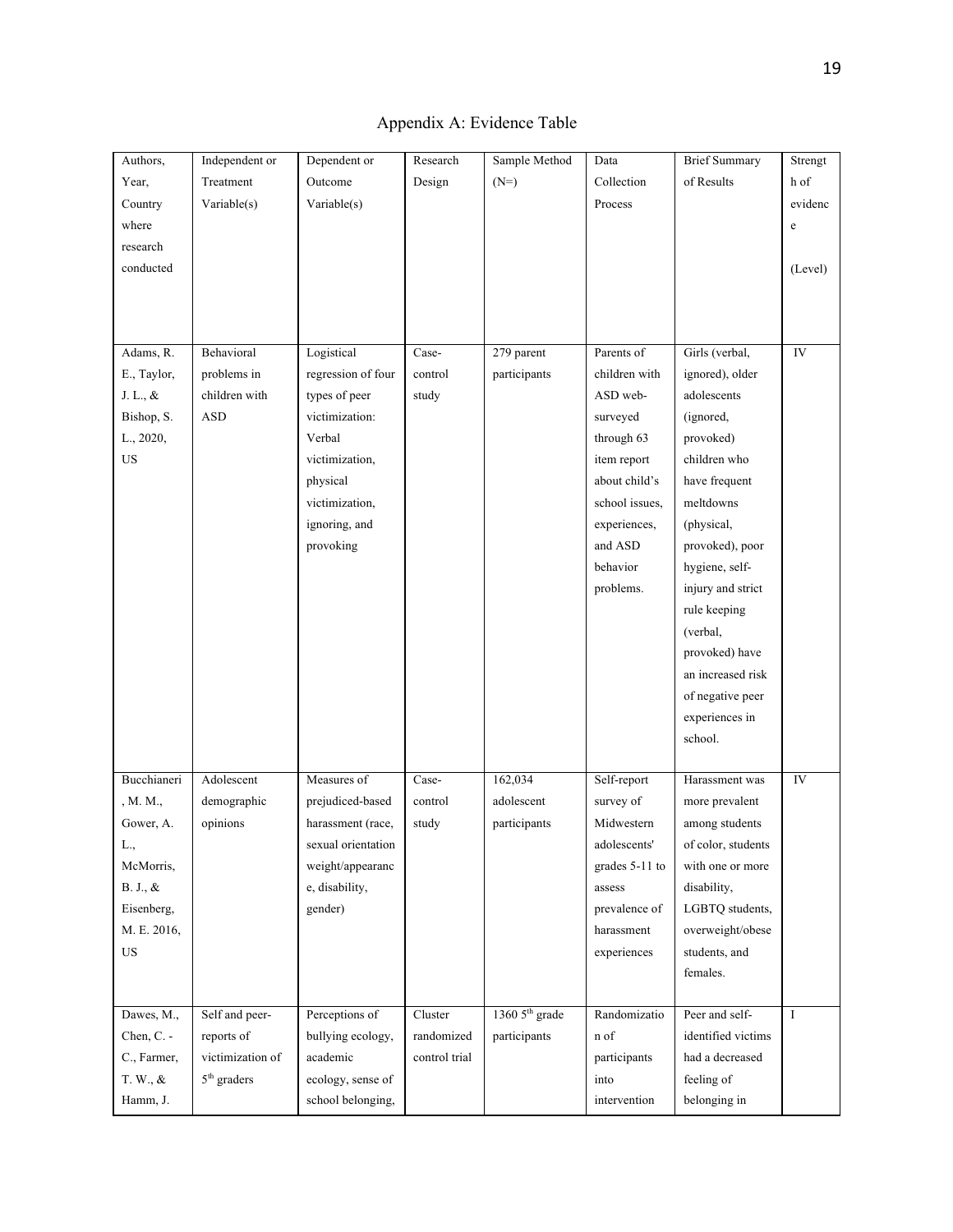| V. 2017,      |                  | feelings of school |             |                 | or control     | school and         |             |
|---------------|------------------|--------------------|-------------|-----------------|----------------|--------------------|-------------|
| <b>USA</b>    |                  | value              |             |                 | condition.     | greater emotional  |             |
|               |                  |                    |             |                 | Victimization  | risk through class |             |
|               |                  |                    |             |                 | and            | participation      |             |
|               |                  |                    |             |                 | perceptions    |                    |             |
|               |                  |                    |             |                 | measured       |                    |             |
|               |                  |                    |             |                 |                |                    |             |
| Espelage,     | Demographics     | Measures of        | Case        | 310 Midwestern  | Middle school  | African American   | IV          |
| D. L., Hong,  | including        | bullying           | control     | middle school   | student        | had a higher rate  |             |
| J. S., Kim,   | race/ethnicity,  | perpetration, peer | study       | student         | survey that    | of non-physical    |             |
| D. H., &      | age, gender      | victimization,     |             | participants    | assessed       | bullying           |             |
| Nan, L.       |                  | empathetic         |             |                 | perspective-   | perpetration;      |             |
| 2017, USA     |                  | concern,           |             |                 | taking,        | positive attitude  |             |
|               |                  | perspective-       |             |                 | bullying       | towards bullying   |             |
|               |                  | taking, positive   |             |                 | attitudes,     | relates to non-    |             |
|               |                  | attitude towards   |             |                 | empathetic     | physical bully     |             |
|               |                  | bullying and       |             |                 | concern, and   | perpetration and   |             |
|               |                  | theory of mind     |             |                 | theory-of-     | students were less |             |
|               |                  |                    |             |                 | mind           | likely to          |             |
|               |                  |                    |             |                 |                | perpetrate when    |             |
|               |                  |                    |             |                 |                | perspective-       |             |
|               |                  |                    |             |                 |                | taking (empathy)   |             |
|               |                  |                    |             |                 |                |                    |             |
| Fisher, M.    | Older            | Peer               | Convention  | 30 diagnosed    | Qualitative    | Extremely high     | $\mathbf V$ |
| H., &         | adolescents with | victimization      | al          | Children with   | investigation  | prevalence all     |             |
| Taylor, J. L. | <b>ASD</b>       | experiences and    | qualitative | <b>ASD</b>      | of adolescent  | types of bullying  |             |
| 2016, USA     |                  | perceptions        | content     |                 | individuals    | $(73%)$ , placing  |             |
|               |                  |                    | analysis    |                 | with ASD       | blame on their     |             |
|               |                  |                    |             |                 | pertaining to  | own attributes for |             |
|               |                  |                    |             |                 | types of       | bullying, blaming  |             |
|               |                  |                    |             |                 | victimization, | perpetrators,      |             |
|               |                  |                    |             |                 | reasons for    | reactions          |             |
|               |                  |                    |             |                 | bullying, and  | common like        |             |
|               |                  |                    |             |                 | reactions to   | ignoring or        |             |
|               |                  |                    |             |                 | victimization  | attempting/desiri  |             |
|               |                  |                    |             |                 |                | ng to retaliate    |             |
|               |                  |                    |             |                 |                | against            |             |
|               |                  |                    |             |                 |                | perpetrators       |             |
|               |                  |                    |             |                 |                |                    |             |
| Forrest, D.   | 6 subscales from | Bullying           | Case        | 1057 parental   | Self-          | Children are at a  | ${\rm IV}$  |
| L., Kroeger,  | the CSBQ         | victimization of   | control     | figures of ASD- | administered   | greater risk of    |             |
| R. A., &      | (Children's      | children aged 6-   | study       | diagnosed       | 49-item        | being subjected    |             |
| Stroope, S.   | Social Behavior  | 17 with ASD,       |             | children        | questionnaire  | to bullying        |             |
| 2019, USA     | Questionnaire)   | developmental      |             |                 | to parents of  | victimization if   |             |
|               | parent           | delay, or          |             |                 | children with  | resistant to       |             |
|               | questionnaire    | intellectual delay |             |                 | ASD            | change, and not    |             |
|               |                  |                    |             |                 | measuring      | being optimally    |             |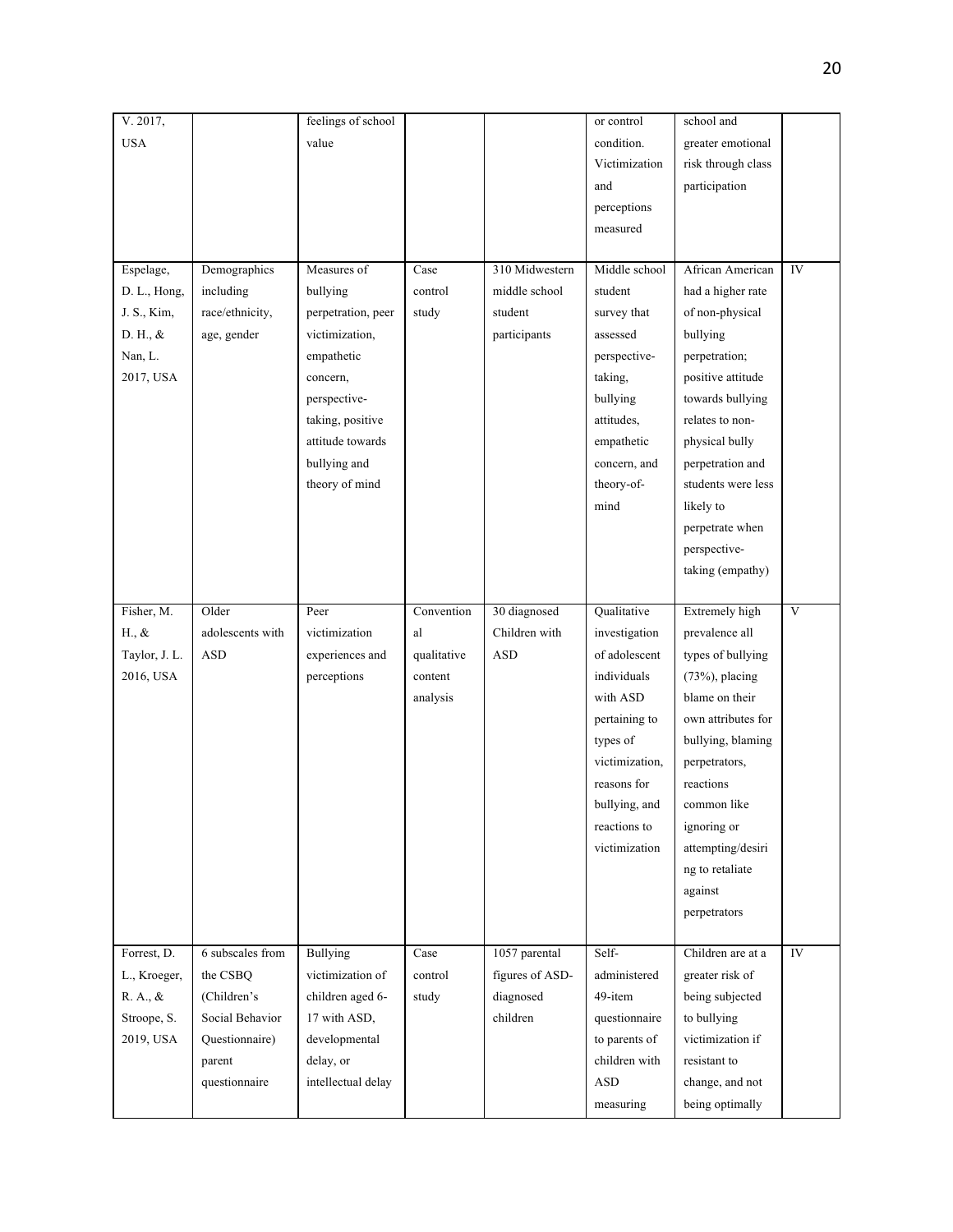|                 |                    |                    |             |                  | differential   | tuned to into the   |             |
|-----------------|--------------------|--------------------|-------------|------------------|----------------|---------------------|-------------|
|                 |                    |                    |             |                  | behavior       | social situation at |             |
|                 |                    |                    |             |                  | dimensions     | hand                |             |
|                 |                    |                    |             |                  |                |                     |             |
| Hodgins, Z.,    | Real-life bullying | Understanding of   | Qualitative | 68 adolescents.  | Surveying      | Children with       | $\mathbf V$ |
| Kelley, E.,     | clips including    | bullying           | study       | 29 ASD-          | variance       | ASD had a very      |             |
| Kloosterma      | physical, social,  | perceptions in     |             | diagnosed males  | between        | low bullying        |             |
| n, P., Hall,    | and taking one's   | ASD and TD         |             | and 39 typically | typically      | perception scores   |             |
| L., Hudson,     | procession's       | adolescents        |             | developed        | developed      | as opposed to       |             |
| C. C.,          |                    |                    |             | adolescent males | adolescents    | typically           |             |
| Furlano, R.,    |                    |                    |             |                  | and            | developed           |             |
|                 |                    |                    |             |                  |                | adolescents         |             |
| & Craig, W.     |                    |                    |             |                  | adolescents    |                     |             |
| 2018, US        |                    |                    |             |                  | with ASD's     |                     |             |
|                 |                    |                    |             |                  | perceptions of |                     |             |
|                 |                    |                    |             |                  | bullying       |                     |             |
|                 |                    |                    |             |                  | understanding  |                     |             |
|                 |                    |                    |             |                  | after video    |                     |             |
|                 |                    |                    |             |                  | clips of       |                     |             |
|                 |                    |                    |             |                  | bullying       |                     |             |
|                 |                    |                    |             |                  | situations     |                     |             |
|                 |                    |                    |             |                  |                |                     |             |
| Hong, J. S.,    | Parental/guardian  | Peer               | Cross-      | $6,521$ students | Anonymous      | Adolescents who     | IV          |
| Ryou, B., &     | support, mother's  | victimization and  | sectional   | aged 1, 13, 15   | elf-report     | get more parental   |             |
| Piquero, A.     | parental           | bully perpetration | study       |                  | questionnaire  | support,            |             |
| R. 2017,        | monitoring,        | reports            |             |                  | by early       | regardless of       |             |
| <b>USA</b>      | father's parental  |                    |             |                  | adolescents    | race, have a        |             |
|                 | monitoring, and    |                    |             |                  | inferring      | decreased change    |             |
|                 | family             |                    |             |                  | about family-  | to report           |             |
|                 | satisfaction       |                    |             |                  | level          | bullying;           |             |
|                 |                    |                    |             |                  | protective     | maternal            |             |
|                 |                    |                    |             |                  | factors within | monitoring          |             |
|                 |                    |                    |             |                  | African        | decreases           |             |
|                 |                    |                    |             |                  |                |                     |             |
|                 |                    |                    |             |                  | American and   | bullying            |             |
|                 |                    |                    |             |                  | European       | perpetration and    |             |
|                 |                    |                    |             |                  | American       | victimization;      |             |
|                 |                    |                    |             |                  | ethnicities    | youth reporting     |             |
|                 |                    |                    |             |                  |                | family              |             |
|                 |                    |                    |             |                  |                | satisfaction has    |             |
|                 |                    |                    |             |                  |                | decreased           |             |
|                 |                    |                    |             |                  |                | bullying            |             |
|                 |                    |                    |             |                  |                | incidence           |             |
|                 |                    |                    |             |                  |                |                     |             |
| Hoover, D.      | Children with      | Adverse            | Consensus   | $N = not given$  | Review over    | Adverse             | VII         |
| $W_{\cdot}, \&$ | <b>ASD</b>         | childhood          | opinion     |                  | children with  | childhood           |             |
| Kaufman, J.     |                    | experiences and    |             |                  | ASD, ACES,     | experiences are     |             |
| 2018, US        |                    |                    |             |                  | child          | increased in        |             |
|                 |                    |                    |             |                  | maltreatment,  | families            |             |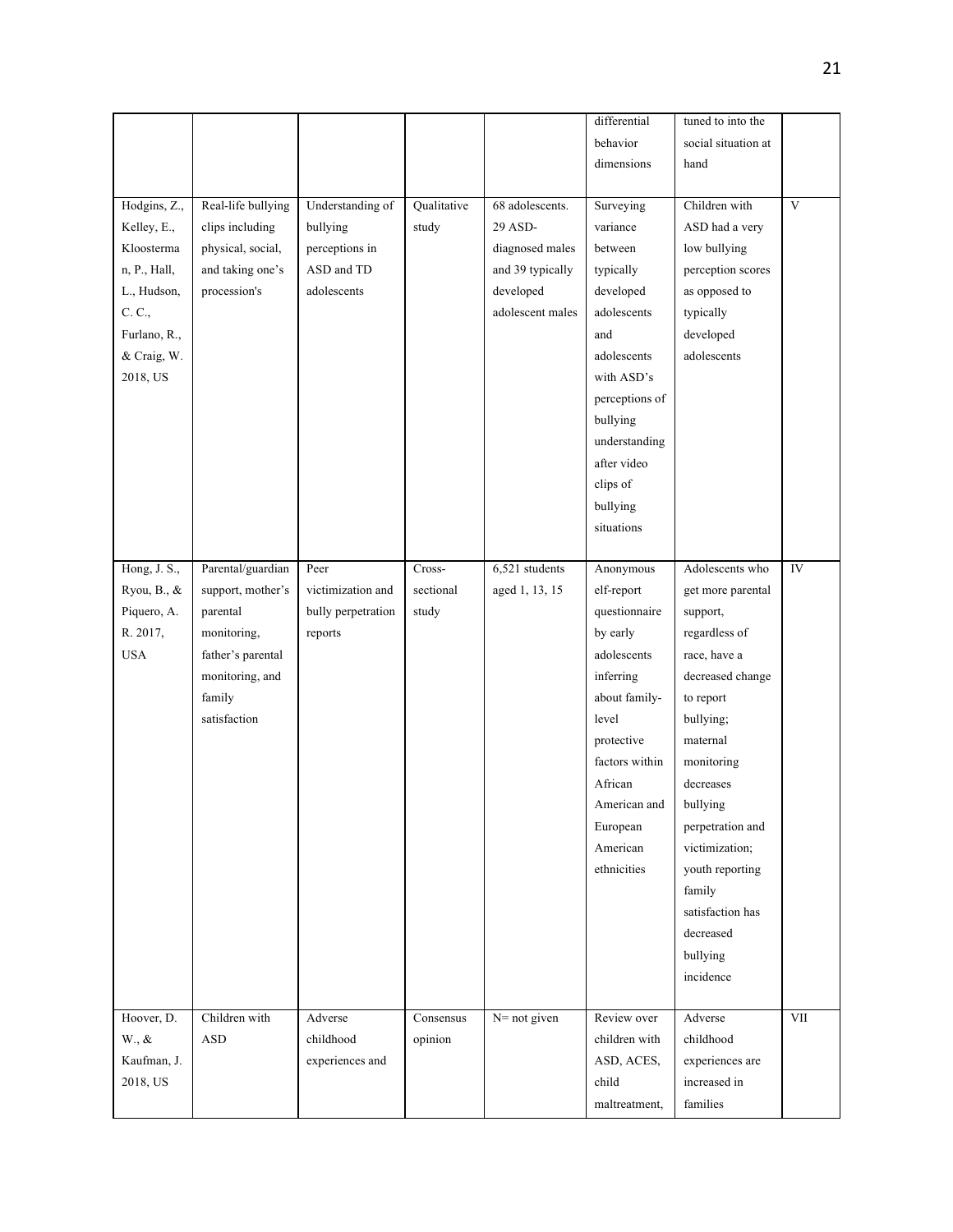|              |                      | childhood          |         |                  | and trauma-                  | (especially         |            |
|--------------|----------------------|--------------------|---------|------------------|------------------------------|---------------------|------------|
|              |                      | maltreatment       |         |                  | focused                      | parental divorce    |            |
|              |                      |                    |         |                  | cognitive                    | and insufficient    |            |
|              |                      |                    |         |                  | behavior                     | income) of          |            |
|              |                      |                    |         |                  | therapy (TF-                 | children with       |            |
|              |                      |                    |         |                  | CBT)                         | ASD, which is       |            |
|              |                      |                    |         |                  |                              | associated with     |            |
|              |                      |                    |         |                  |                              | later diagnosis     |            |
|              |                      |                    |         |                  |                              | and early           |            |
|              |                      |                    |         |                  |                              | treatment in ASD    |            |
|              |                      |                    |         |                  |                              | youth               |            |
|              |                      |                    |         |                  |                              |                     |            |
| Juvonen, J., | School ethnic        | Measures of        | Cohort  | 4,302 sixth      | Group                        | Ethnically diverse  | ${\rm IV}$ |
| Kogachi,     | diversity,           | perceived school   | study   | grade adolescent | administered                 | school groups       |            |
| K., &        | average core         | safety, self-      |         | students from    | survey to                    | (African            |            |
| Graham, S.   | class diversity,     | perceived peer     |         | ethnic diverse   | adolescents                  | American,           |            |
| 2017, US     | individual-level     | victimization,     |         | middle school    | with                         | Latinx, Asian,      |            |
|              | covariates, parent   | loneliness,        |         | within           | corresponding                | and White) were     |            |
|              | education.           | perceptions of     |         | California part  | survey                       | correlated with a   |            |
|              | teacher-rated        | teachers' fair and |         | of middle SES    | booklets to                  | lower sense of      |            |
|              | academic             | equal treatment,   |         |                  | find two-level               | vulnerability (less |            |
|              | engagement           | ethnic out-group   |         |                  | multi-level                  | lonely and          |            |
|              |                      | distance           |         |                  | models; the                  | victimized, feel    |            |
|              |                      |                    |         |                  | first model                  | safer) and          |            |
|              |                      |                    |         |                  | being effects                | perceptions of      |            |
|              |                      |                    |         |                  | of school-                   | teachers' equal     |            |
|              |                      |                    |         |                  | level                        | and fair treatment  |            |
|              |                      |                    |         |                  |                              | to these ethnic     |            |
|              |                      |                    |         |                  | diversity, and<br>the second |                     |            |
|              |                      |                    |         |                  |                              | group.              |            |
|              |                      |                    |         |                  | model being                  |                     |            |
|              |                      |                    |         |                  | effect of                    |                     |            |
|              |                      |                    |         |                  | individual-                  |                     |            |
|              |                      |                    |         |                  | level diversity              |                     |            |
|              |                      |                    |         |                  | exposure in                  |                     |            |
|              |                      |                    |         |                  | class and                    |                     |            |
|              |                      |                    |         |                  | school                       |                     |            |
|              |                      |                    |         |                  | interaction.                 |                     |            |
| Matthias,    | Measures of          | Bullying           | Case    | 470 students     | Chi-square                   | ASD students        | IV         |
| C., LaVelle, | demographic          | behavior and       | control | aged 11-22 with  | tests used to                | have more           |            |
| J. M.,       | characteristic and   | victimization      | study   | and without      | identify                     | difficulty using    |            |
| Johnson, D.  | parent/household     | through 7          |         | <b>ASD</b>       | significant                  | social skills and   |            |
| R., Wu, Y. - | characteristics,     | dichotomous        |         |                  | statistical                  | communication,      |            |
| C., &        | communication        | student response   |         |                  | differences                  | less robust sense   |            |
| Thurlow,     | skill, social skills | items              |         |                  | through a                    | of self and ability |            |
| M. L.        | (ability to make     |                    |         |                  | $\rm NLTS$                   | than non-disabled   |            |
| (2021)       |                      |                    |         |                  | computer-                    | students. There     |            |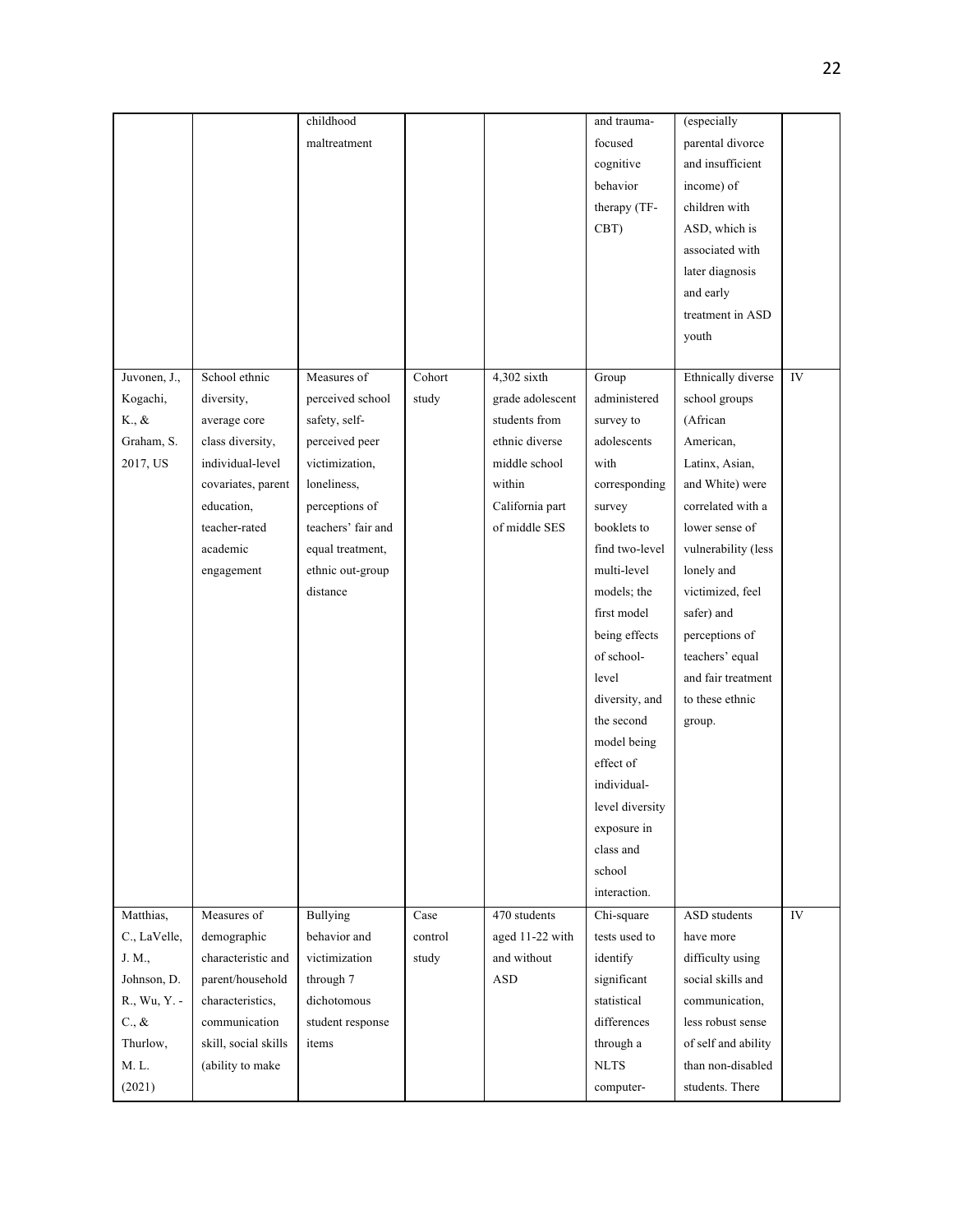|                 | friends), and self- |                    |             |                  | assisted          | was an               |    |
|-----------------|---------------------|--------------------|-------------|------------------|-------------------|----------------------|----|
|                 | concept             |                    |             |                  | surveys of        | association of       |    |
|                 |                     |                    |             |                  | both children     | higher               |    |
|                 |                     |                    |             |                  | with ASD and      | perpetration rates   |    |
|                 |                     |                    |             |                  | children          | in ASD of            |    |
|                 |                     |                    |             |                  | without ASD       | different race,      |    |
|                 |                     |                    |             |                  |                   | SES, lower self-     |    |
|                 |                     |                    |             |                  |                   | concept and          |    |
|                 |                     |                    |             |                  |                   | social skills.       |    |
| McClemont.      | ASD and ADHD        | Reports of         | Case        | 97 parents of    | Online survey     | Children having      | IV |
| A. J.,          | diagnosis, child    | likelihood of      | control     | 154 children     | administered      | ASD and ADHD         |    |
| Morton, H.      | characteristic,     | school refusal     | study       | with ASD         | to parents.       | were more likely     |    |
| E., Gillis, J.  | demographic         | due to bullying    |             | $ADHD$ , $ASD +$ | Multilevel        | to refuse going to   |    |
| M., &           | variables, and      | and victimization  |             | ADHD, other      | model was         | school (68%) due     |    |
| Romanczyk,      | various school      |                    |             | diagnosis or     | used to           | to bullying over     |    |
| R. G.           | factors             |                    |             | none             | examine           | children with        |    |
| (2020).         |                     |                    |             |                  | predictors of     | ASD (28%) no         |    |
|                 |                     |                    |             |                  | school refusal    | ASD or ADHD          |    |
|                 |                     |                    |             |                  | in children.      | diagnosis (18%).     |    |
|                 |                     |                    |             |                  |                   |                      |    |
| Mishna, F.,     | Demographic         | Perspectives       | Qualitative | Year one: 57     | Qualitative       | Parents, teachers    | VI |
| Sanders, J.     | variables of        | about              | analysis of | students 51      | semi-             | and students         |    |
| E., McNeil,     | students, parents,  | characteristics of | mixed       | parents, 30      | structured        | recognize that       |    |
| S., Fearing,    | and teachers        | bullying and       | methods     | teachers         | interview         | perpetration         |    |
| $G_{\cdot}, \&$ |                     | responsibility of  | study       | Year three: 43   | surveys           | targets specific     |    |
| Kalenteridis    |                     | bullying           |             | students, 29     | perspectives      | groups based         |    |
| ,K. (2020)      |                     |                    |             | parents          | of bullying       | upon gender,         |    |
|                 |                     |                    |             |                  | among             | sexuality, class     |    |
|                 |                     |                    |             |                  | students,         | and ethnicity; it is |    |
|                 |                     |                    |             |                  | teachers, and     | also found these     |    |
|                 |                     |                    |             |                  | parents.          | participants         |    |
|                 |                     |                    |             |                  |                   | believe              |    |
|                 |                     |                    |             |                  |                   | perpetration is      |    |
|                 |                     |                    |             |                  |                   | commonly             |    |
|                 |                     |                    |             |                  |                   | minimized,           |    |
|                 |                     |                    |             |                  |                   | normalized, and      |    |
|                 |                     |                    |             |                  |                   | inevitable to        |    |
|                 |                     |                    |             |                  |                   | students.            |    |
| Pfeffer, R.     | Certain             | Frequency and      | Cohort      | Parents/caregive | Online survey     | More than 4/5        | IV |
| D. (2016)       | demographic         | type of child      | study       | $rs$ of 262      | through           | Children with        |    |
|                 | variables such as   | victimization      |             | children aged 5- | demographic       | ASD experienced      |    |
|                 | child age,          |                    |             | 18 with ASD      | questionnaire,    | bullying more        |    |
|                 | gender, ethnicity,  |                    |             |                  | juvenile          | than once within     |    |
|                 | number of           |                    |             |                  | victimization     | the last year        |    |
|                 | siblings,           |                    |             |                  | questionnaire     | (92%); 89% have      |    |
|                 | measures of SES,    |                    |             |                  | $($ JVQ $)$ , and | experienced          |    |
|                 | character of local  |                    |             |                  | open-ended        | victimization        |    |
|                 |                     |                    |             |                  |                   |                      |    |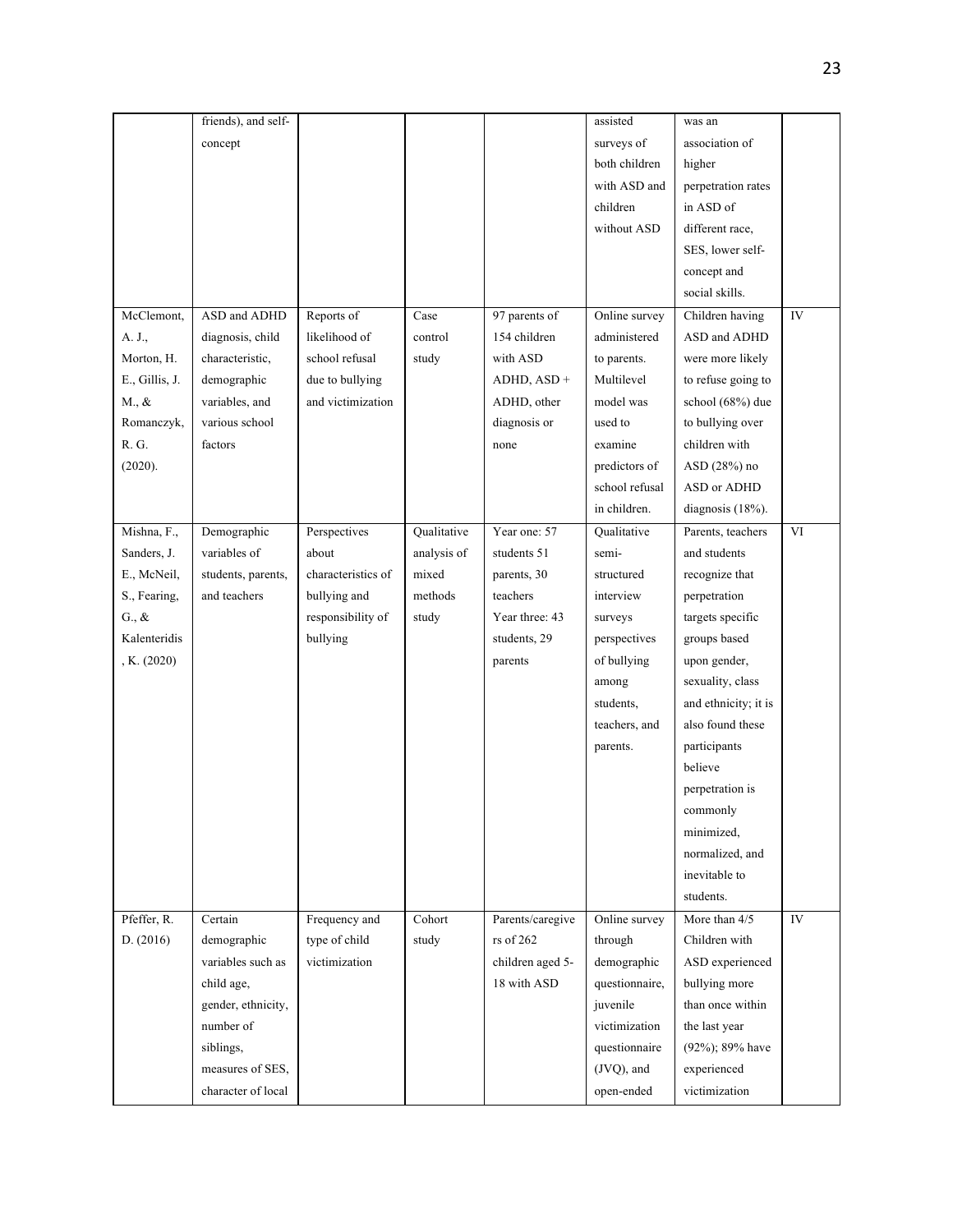|                           | residence, ASD     |                   |             |                                 | component      | throughout their                     |            |
|---------------------------|--------------------|-------------------|-------------|---------------------------------|----------------|--------------------------------------|------------|
|                           | diagnoses, verbal  |                   |             |                                 | about child    | lifetime; Children                   |            |
|                           | ability,           |                   |             |                                 | with ASD and   | with ASD who                         |            |
|                           | independence       |                   |             |                                 | his or her     | have experienced                     |            |
|                           | level, peer        |                   |             |                                 | specific       | Poly                                 |            |
|                           | contact            |                   |             |                                 | experience     | victimization                        |            |
|                           |                    |                   |             |                                 | related to     | have an increased                    |            |
|                           |                    |                   |             |                                 | victimization  | chance of being                      |            |
|                           |                    |                   |             |                                 |                | further victimized                   |            |
| Rodriguez,                | Children           | Various scales of | Cohort      | 187 mothers of                  | Individual     | Youths with ASD                      | IV         |
| G., Drastal,              | characteristics    | victimization     | study       | diagnosed                       | survey to find | experienced more                     |            |
| K., &                     | and                | (none, some,      |             | children with                   | association    | bullying                             |            |
| Hartley, S.               | sociodemographi    | high)             |             | ASD aged 5-12                   | between        | perpetration if                      |            |
| L. (2020)                 | c: gender, DOB,    |                   |             |                                 | bullying       | they were older                      |            |
|                           | autism symptoms    |                   |             |                                 | perpetration   | adolescents,                         |            |
|                           | severity, youth    |                   |             |                                 | and mental     | increased levels                     |            |
|                           | mental health      |                   |             |                                 | health         | of internalizing                     |            |
|                           | problems           |                   |             |                                 | outcomes in    | and externalizing                    |            |
|                           |                    |                   |             |                                 | youth with     | his or her mental                    |            |
|                           |                    |                   |             |                                 | <b>ASD</b>     | health problems,                     |            |
|                           |                    |                   |             |                                 |                | and/or manifested                    |            |
|                           |                    |                   |             |                                 |                | more autistic                        |            |
|                           |                    |                   |             |                                 |                |                                      |            |
|                           |                    |                   |             |                                 |                | symptoms                             |            |
|                           |                    |                   |             |                                 |                |                                      |            |
| Shelley, W.               | Participant        | Measure of        | Qualitative | N=not found                     | Telephone      | Blacks are more                      | ${\rm IV}$ |
| W., Pickett,              | demographics:      | participants      | metanalysis |                                 | surveys        | likely than other                    |            |
| J. T.,                    | race, gender, age, | judgement about   |             |                                 | conducted to   | ethnic group to                      |            |
| Mancini, C.,              | education level,   | safety level in   |             |                                 | adults in      | believe that                         |            |
| McDougle,                 | income, political  | primary/secondar  |             |                                 | Virginia       | bullying is                          |            |
| R. D.,                    | ideology, party    | y schools;        |             |                                 | aged18+ and    | increasing in                        |            |
| Rissler, G.,              | identification,    | perception of     |             |                                 | analyzed       | prevalence which                     |            |
| & Cleary,                 | parenteral status, | bullying severity |             |                                 | through        | has an association                   |            |
| H. 2017, US               | employment in      | within schools    |             |                                 | ordinary least | with perceiving                      |            |
|                           | public school      |                   |             |                                 | squares        | school as less                       |            |
|                           | system,            |                   |             |                                 | regression     | safe. All public                     |            |
|                           | urbanicity         |                   |             |                                 | and 4-point    | members of                           |            |
|                           |                    |                   |             |                                 | ordinal        | various ethnic                       |            |
|                           |                    |                   |             |                                 | variables to   | groups perceive                      |            |
|                           |                    |                   |             |                                 | assess the     | bullying a threat                    |            |
|                           |                    |                   |             |                                 | perception of  | to the safety of all                 |            |
|                           |                    |                   |             |                                 | bullying       | students.                            |            |
|                           |                    |                   |             |                                 | severity and   |                                      |            |
|                           |                    |                   |             |                                 | school safety  |                                      |            |
| Smith, A.                 | Parent             | Hispanic/Latina   | Cross-      | 164                             | Two studies    | 56% of Hispanic                      | ${\rm IV}$ |
| $U_{\cdot}, \&$           | communication      | adolescent girls  | sectional   | Hispanic/Latina                 | analyzed       | girls reported                       |            |
| Norris, A.<br>E. 2018, US | about bullying     | reported bullying | survey      | origin parents<br>and 164 early | together       | peer victimization<br>and 37% report |            |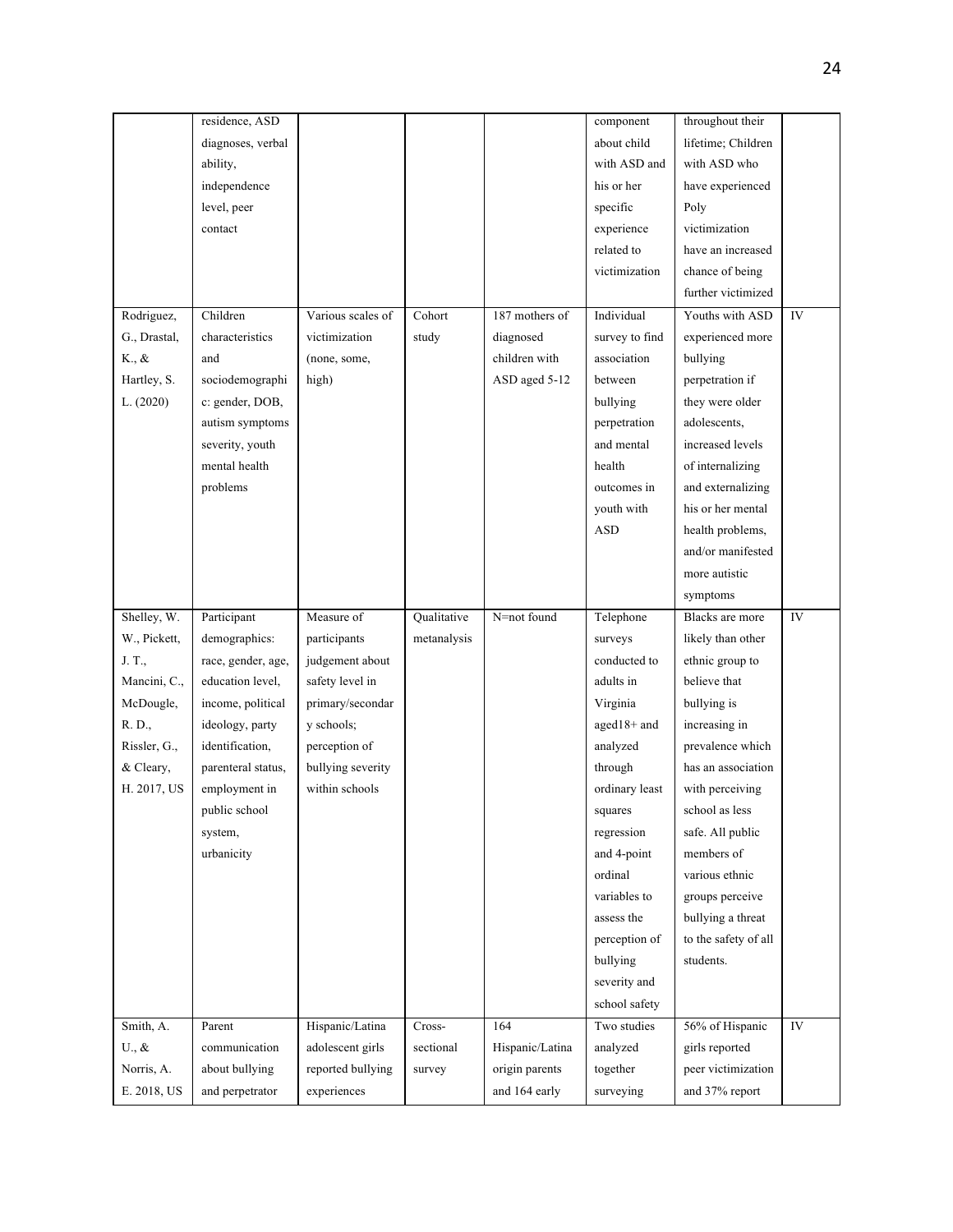|               | experiences      |                   |             | adolescent (7 <sup>th</sup> | Hispanic       | being a                  |                     |
|---------------|------------------|-------------------|-------------|-----------------------------|----------------|--------------------------|---------------------|
|               | within           |                   |             | grade) daughters            | parents about  | perpetrator to           |                     |
|               | Hispanic/Latina  |                   |             | in South Florida            | communicatio   | bullying. Most           |                     |
|               | families         |                   |             |                             | n with child   | common type of           |                     |
|               |                  |                   |             |                             | pertaining to  | victimization is         |                     |
|               |                  |                   |             |                             | bullying, and  | verbal/emotional         |                     |
|               |                  |                   |             |                             | Hispanic and   | $(36\%)$ . 95% of        |                     |
|               |                  |                   |             |                             | Hispanic girls | Hispanic parents         |                     |
|               |                  |                   |             |                             | surveying      | agreed that they         |                     |
|               |                  |                   |             |                             | bullying and   | have previously          |                     |
|               |                  |                   |             |                             | victimization  | discussed                |                     |
|               |                  |                   |             |                             | experiences    | bullying                 |                     |
|               |                  |                   |             |                             |                | perpetrations and        |                     |
|               |                  |                   |             |                             |                | how to handle            |                     |
|               |                  |                   |             |                             |                | bullies                  |                     |
| Vitoroulis,   | Ethnic majority  | Youth             | Metanalysis | 692,548 children            | 105 studies    | Statistical              | $\rm I$             |
| I., &         | and minority     | experiences of    |             | and adolescents             | included in    | significance             |                     |
| Vaillancourt  | youth samples    | bullying          |             | aged 6-18 years             | analysis to    | between White            |                     |
| , T. 2015,    |                  | victimization     |             |                             | find peer      | and Black,               |                     |
| $_{\rm US}$   |                  | through bullying  |             |                             | victimization  | Hispanic, Asian,         |                     |
|               |                  | and aggression    |             |                             | differences    | Aboriginal and           |                     |
|               |                  | measures and      |             |                             | within         | <b>Biracial</b> students |                     |
|               |                  |                   |             |                             |                |                          |                     |
|               |                  | dichotomous and   |             |                             | majority and   | in peer                  |                     |
|               |                  | frequency and     |             |                             | minority       | victimization;           |                     |
|               |                  | response scales   |             |                             | ethnic groups  | ethnic minorities        |                     |
|               |                  |                   |             |                             |                | are more likely          |                     |
|               |                  |                   |             |                             |                | not to report peer       |                     |
|               |                  |                   |             |                             |                | victimization            |                     |
| Webb, L.,     | National samples | Reports of        | Cross-      | 30,389 high                 | Self-report    | 15% of sexual            | ${\rm IV}$          |
| Clary, L. K., | of racial/ethnic | bullying          | sectional   | school                      | survey of high | and racial/ethnic        |                     |
| Johnson, R.   | and sexual       | victimization     | study       | participants                | school sexual  | minority students        |                     |
| M., &         | minority youth   | (electronic and   |             |                             | racial/ethnic  | reported                 |                     |
| Mendelson,    |                  | school) and       |             |                             | minority       | cyberbullying; 20        |                     |
| T. 2020, US   |                  | covariates (to    |             |                             | students       | % reported               |                     |
|               |                  | assess adolescent |             |                             | measuring      | school bullying;         |                     |
|               |                  | screen time)      |             |                             | prevalence of  | <b>Black and Latinx</b>  |                     |
|               |                  |                   |             |                             | bullying       | students have            |                     |
|               |                  |                   |             |                             | victimization  | decreased                |                     |
|               |                  |                   |             |                             | within these   | tendency to              |                     |
|               |                  |                   |             |                             | demographic    | report electronic        |                     |
|               |                  |                   |             |                             |                | and school               |                     |
|               |                  |                   |             |                             |                | bullying                 |                     |
| Wright, M.    | Adolescents with | Perceived         | Case-       | 113 ASD                     | Two            | Negative                 | $\overline{\rm IV}$ |
| F. 2017, US   | diagnosed ASD    | perceptions of    | control     | adolescents                 | questionaries  | association of           |                     |
|               |                  | face-to-face      | study       | within 7-9 <sup>th</sup>    | were given     | depression and           |                     |
|               |                  | victimization,    |             | grade                       | one year apart | cyber                    |                     |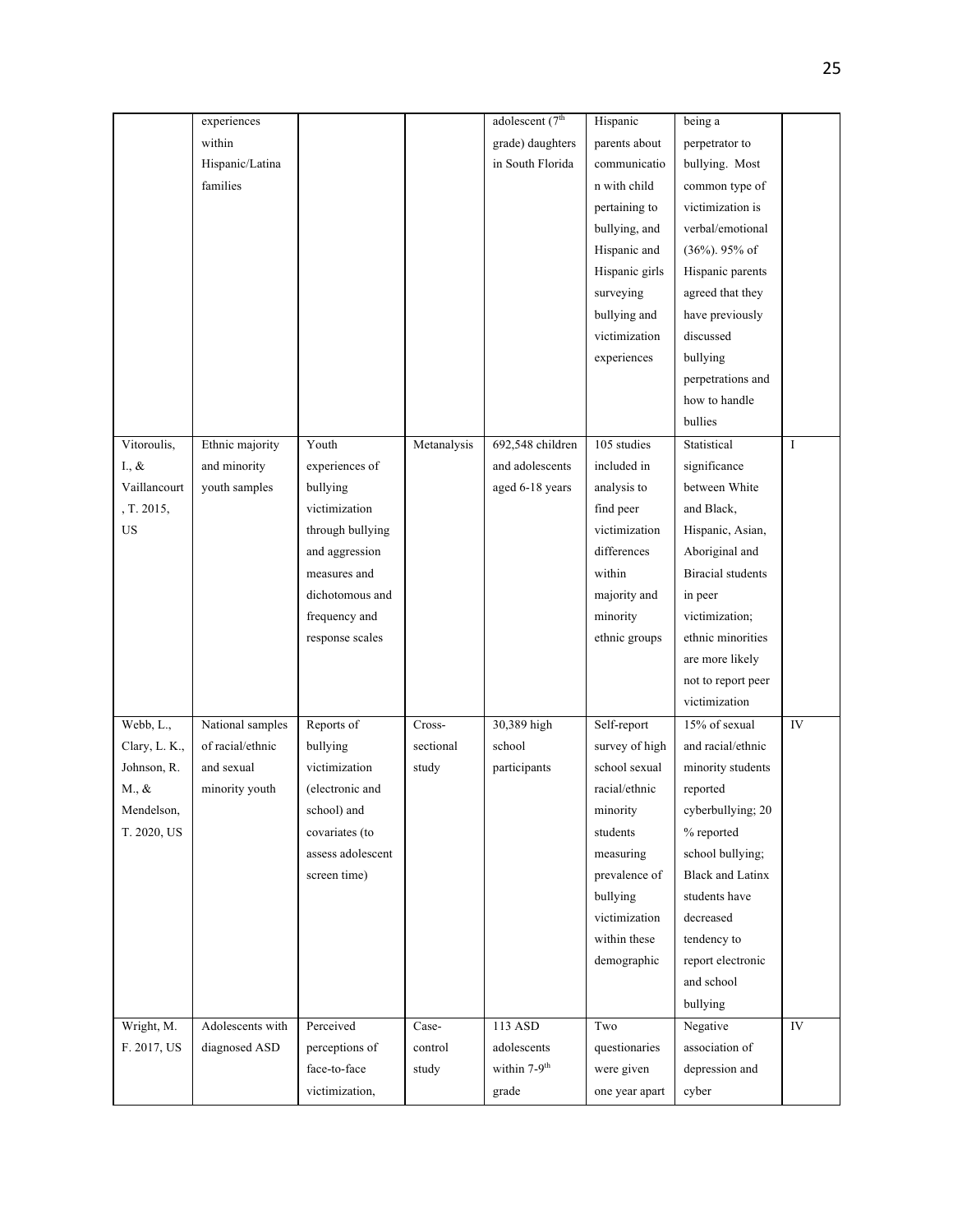|  | cyber             |  | to assess      | victimization    |  |
|--|-------------------|--|----------------|------------------|--|
|  | victimization,    |  | levels and     | with an increase |  |
|  | perceived social  |  | types of       | of technology    |  |
|  | support, parental |  | victimization, | mediation and    |  |
|  | mediation of      |  | parental       | support from     |  |
|  | technology use,   |  | support and    | parents          |  |
|  | depression        |  | mediation,     |                  |  |
|  |                   |  | and            |                  |  |
|  |                   |  | depression     |                  |  |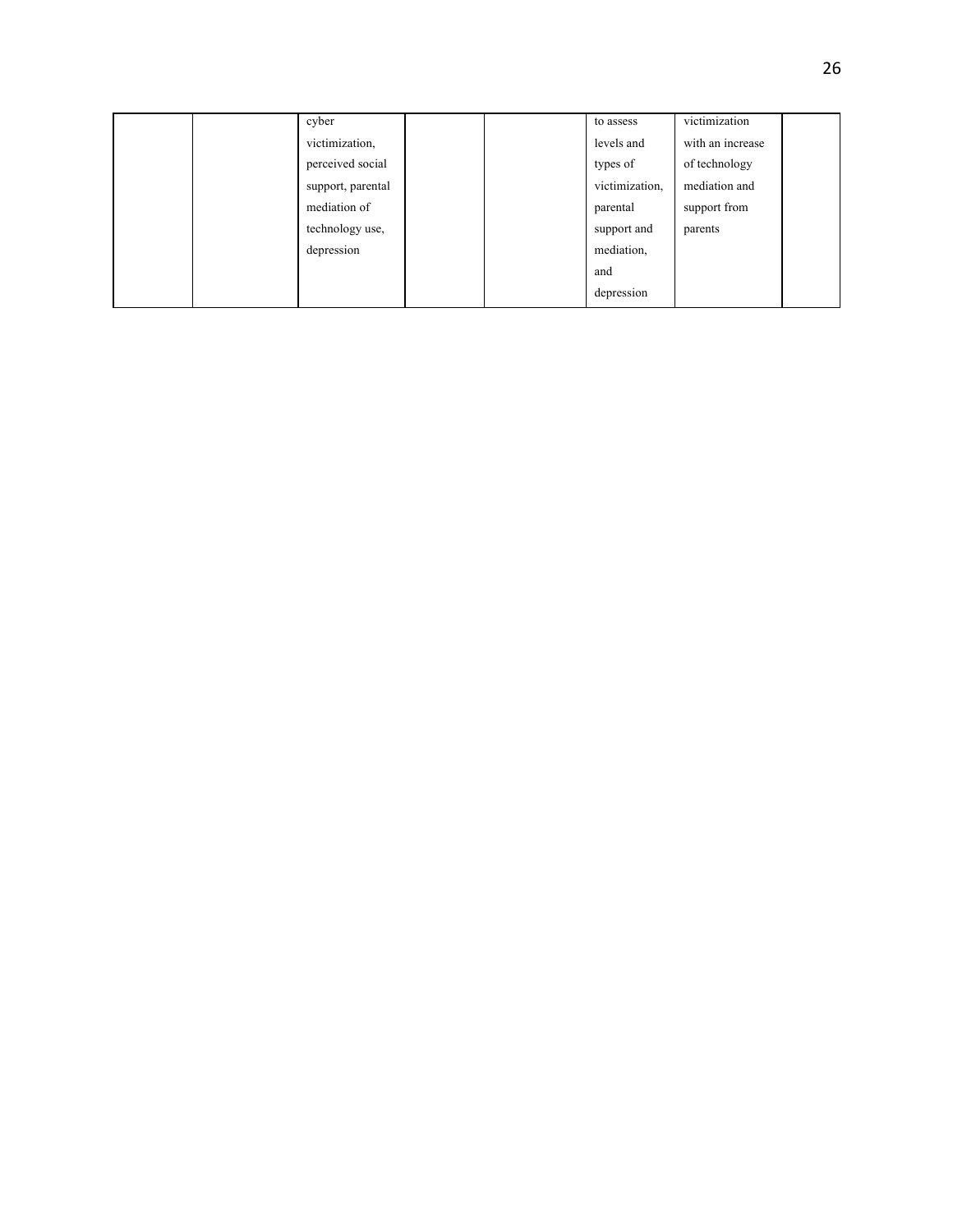Appendix B: Selection Process of Included Studies First Search